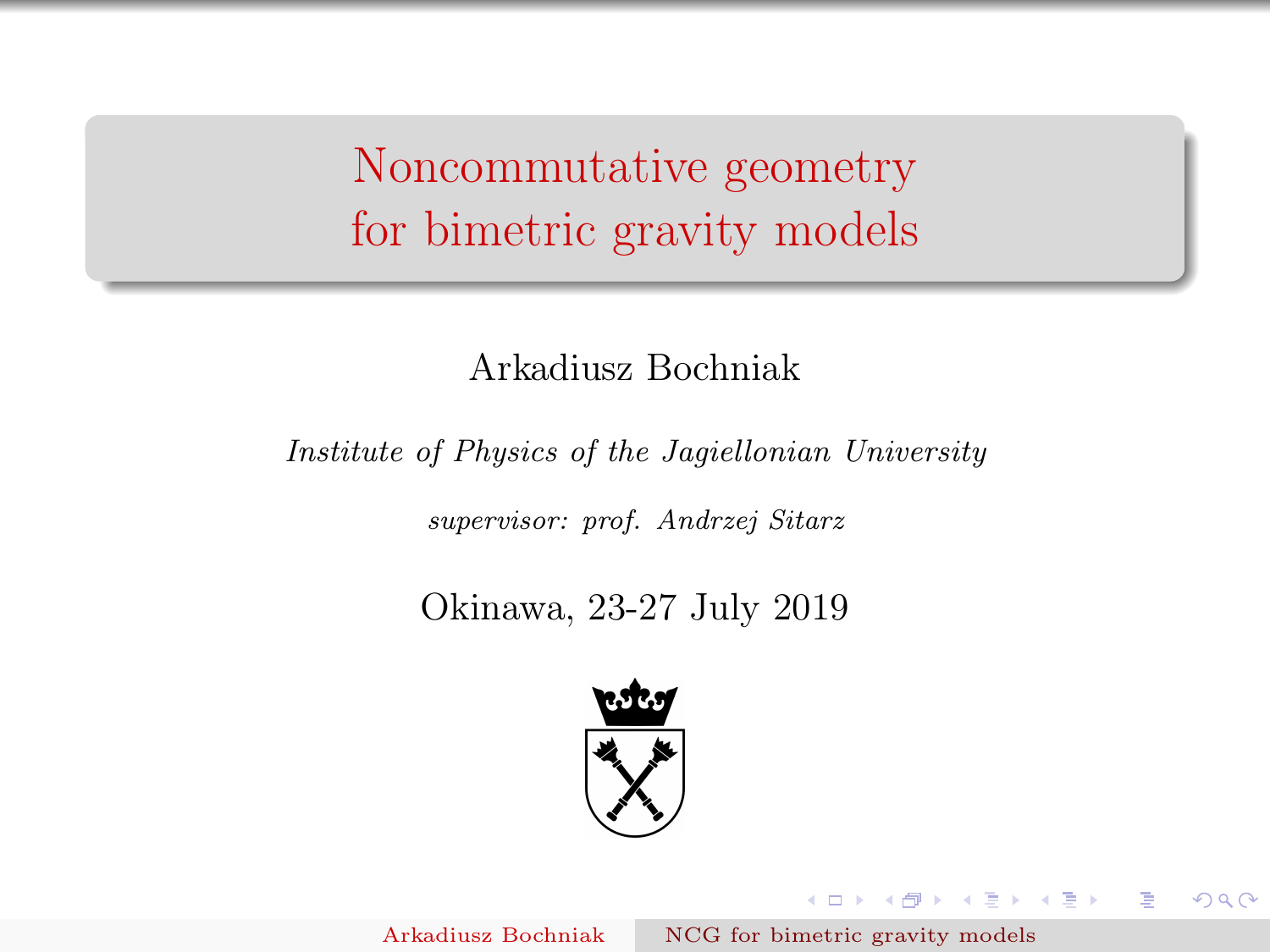### Bimetric Gravity Models

[Hassan-Rosen, 2012; Akrami-Koivisto-Sandstad, 2013]

$$
S = -\frac{M_g^2}{2} \int d^4x \sqrt{-\det g} R(g) - \frac{M_f^2}{2} \int d^4x \sqrt{-\det f} R(f) +
$$
  
+  $m^2 M_g^2 \int d^4x \sqrt{-\det g} \sum_{n=0}^4 \beta_n e_n +$   
+  $\int d^4x \sqrt{\det g} \mathcal{L}_m(g, \Phi) + \alpha \int d^4x \sqrt{-\det f} \mathcal{L}_m(f, \Phi)$ 

- $\bullet$  f, g metric tensors
- $\bullet$   $R(f), R(g)$  Ricci scalars
- $\bullet$   $M_f, M_g$  mass scales

K ロ ▶ K 御 ▶ K 할 ▶ K 할 ▶ ... 할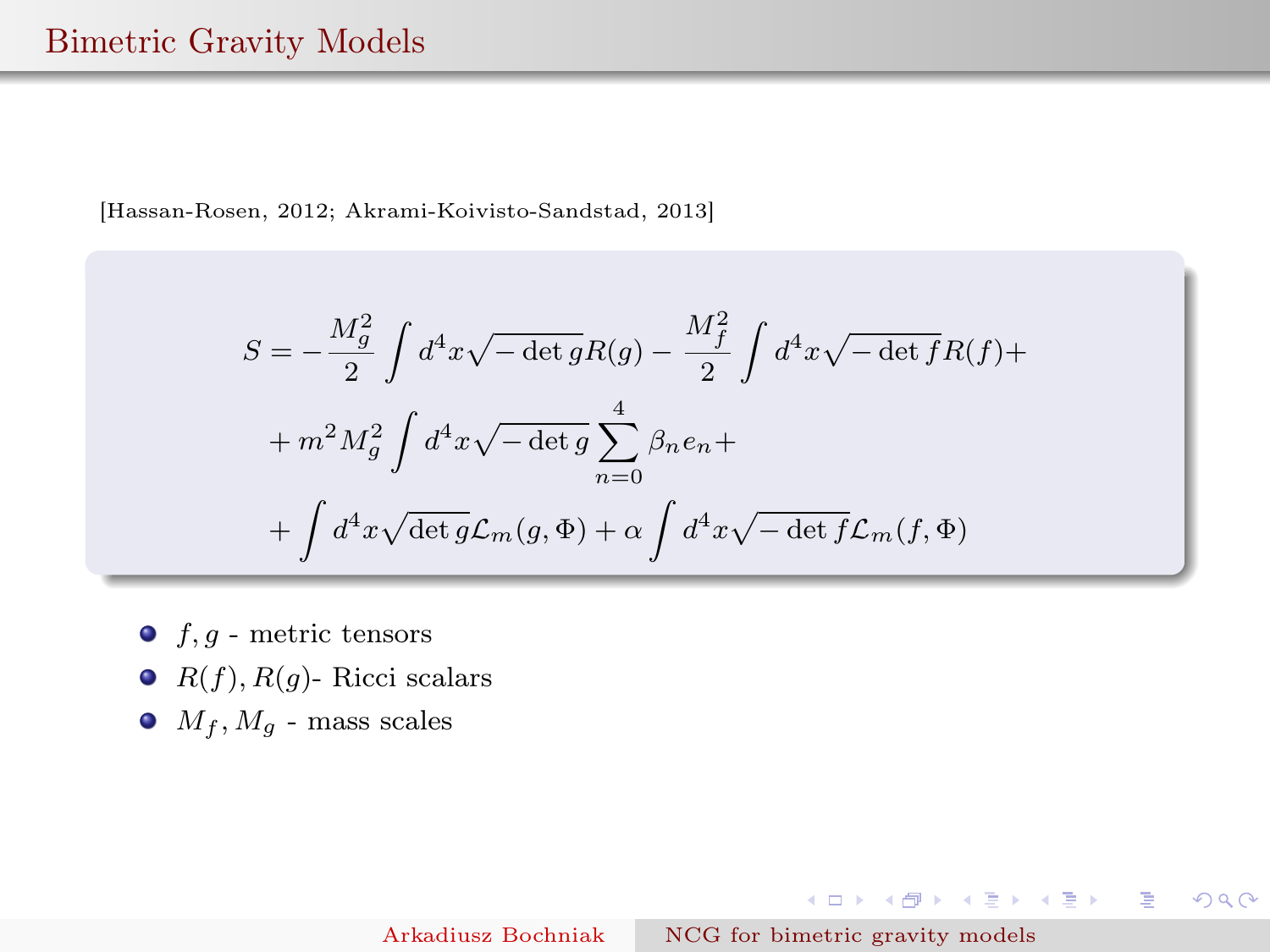[Akrami-Koivisto-Mota-Sandstad(2013), Akrami-Koivisto-Sandstad(2012), Berg-Buchberger-Enander-Mortsell-Sjors(2011), von Strauss-Schmidt–May-Enander-Mortsell-Hassan(2012)]:

**The most important free parameters are**  $\beta_n$ **'s and the mass parameter m.** 

K ロ ▶ K 御 ▶ K 할 ▶ K 할 ▶ ... 할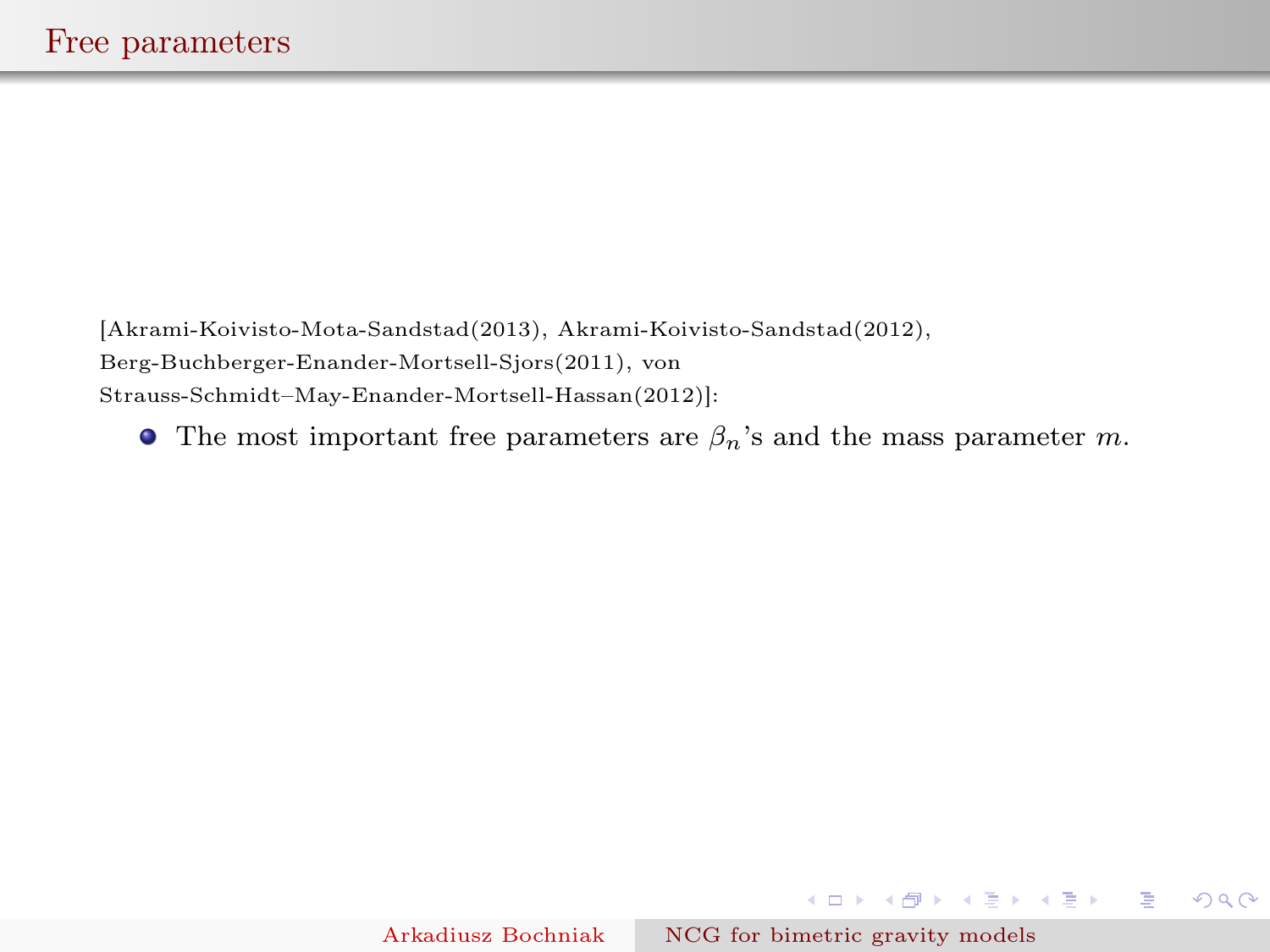[Akrami-Koivisto-Mota-Sandstad(2013), Akrami-Koivisto-Sandstad(2012), Berg-Buchberger-Enander-Mortsell-Sjors(2011), von Strauss-Schmidt–May-Enander-Mortsell-Hassan(2012)]:

- **The most important free parameters are**  $\beta_n$ **'s and the mass parameter m.**
- Different choices ⇒ Different cosmological scenarios

K ロ ▶ K 御 ▶ K 할 ▶ K 할 ▶ ... 할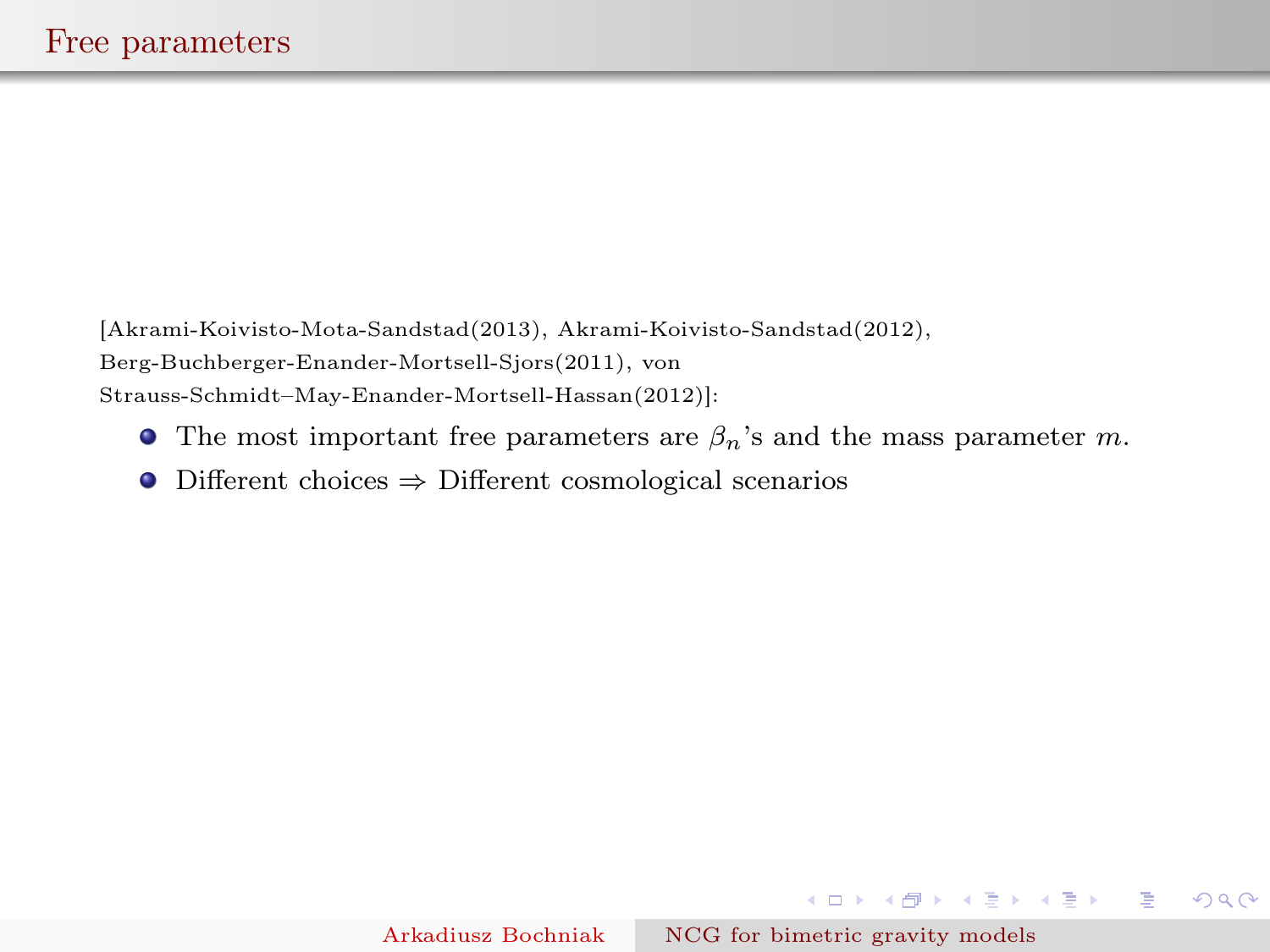[Akrami-Koivisto-Mota-Sandstad(2013), Akrami-Koivisto-Sandstad(2012), Berg-Buchberger-Enander-Mortsell-Sjors(2011), von Strauss-Schmidt–May-Enander-Mortsell-Hassan(2012)]:

- **The most important free parameters are**  $\beta_n$ **'s and the mass parameter m.**
- Different choices ⇒ Different cosmological scenarios
- $\bullet$  How to fix them using *hidden symmetries* or is it possible to *derive* bimetric gravity models from some first principles?

**◆ロト→伊ト→毛ト→毛ト | 毛**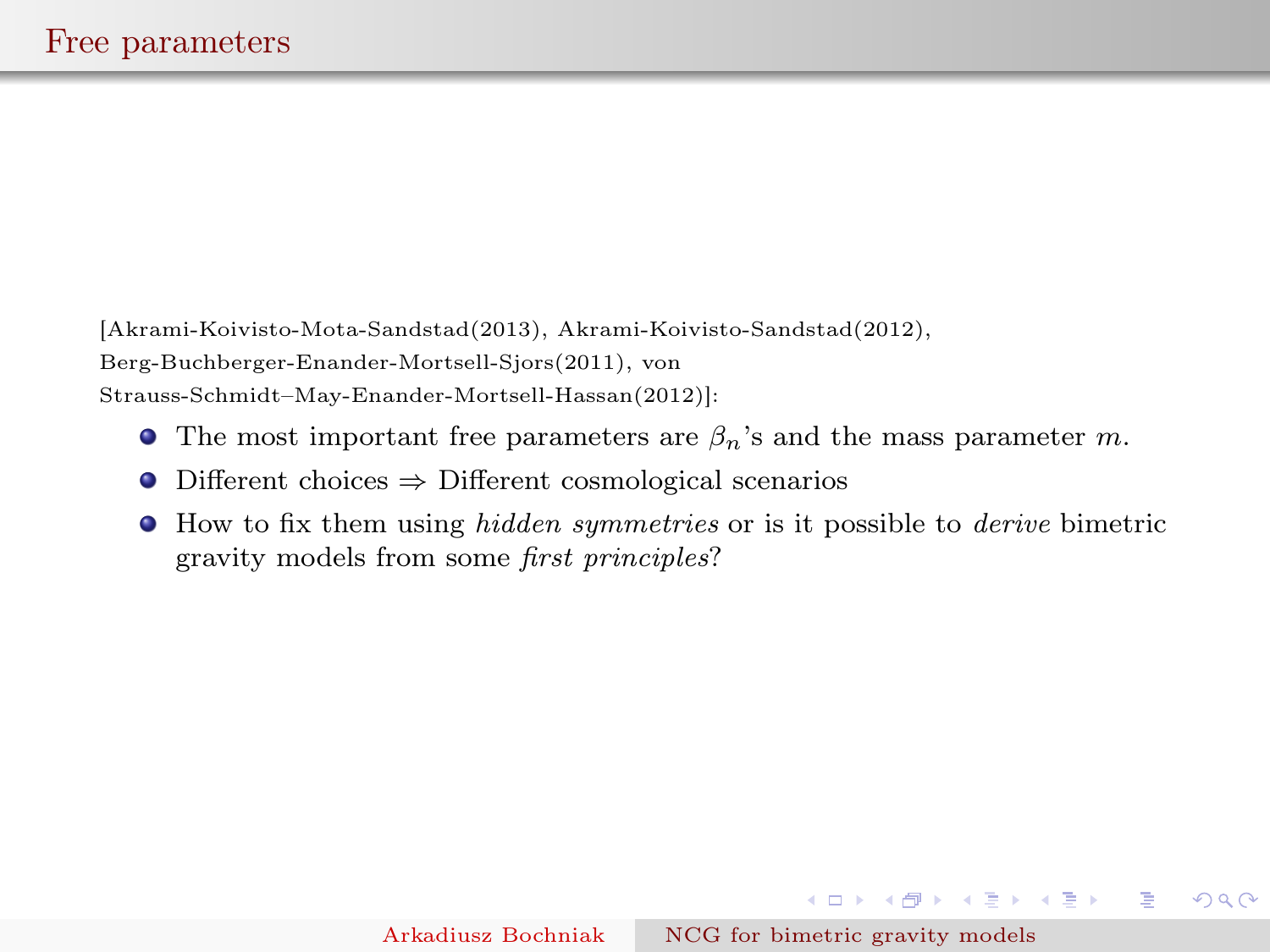### Friedmann-Lemaître-Roberston-Walker-type metrics

$$
ds_g^2 = -dt^2 + a(t)^2 \left( \frac{dr^2}{1 - kr^2} + r^2 \left( d\theta^2 + \sin^2 \theta d\phi^2 \right) \right)
$$

$$
ds_f^2 = -X(t)^2 dt^2 + Y(t)^2 \left( \frac{dr^2}{1 - kr^2} + r^2 (d\theta^2 + \sin^2 \theta d\phi^2) \right)
$$

One can derive generalized Friedmann equations etc., but...

Arkadiusz Bochniak [NCG for bimetric gravity models](#page-0-0)

K ロ ▶ K 御 ▶ K 澄 ▶ K 澄 ▶ ...

 $\Rightarrow$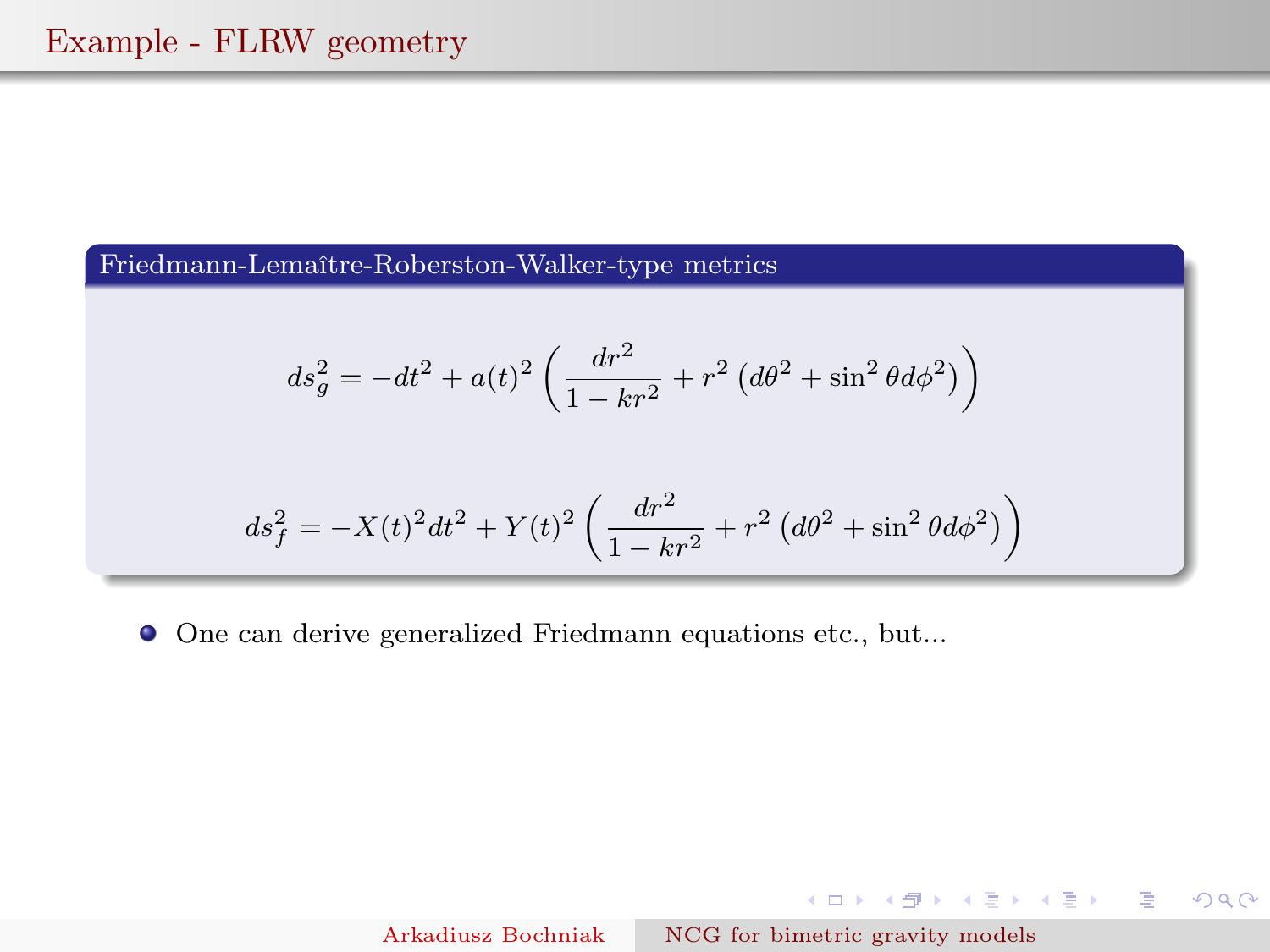### Friedmann-Lemaître-Roberston-Walker-type metrics

$$
ds_g^2 = -dt^2 + a(t)^2 \left( \frac{dr^2}{1 - kr^2} + r^2 \left( d\theta^2 + \sin^2 \theta d\phi^2 \right) \right)
$$

$$
ds_f^2 = -X(t)^2 dt^2 + Y(t)^2 \left( \frac{dr^2}{1 - kr^2} + r^2 (d\theta^2 + \sin^2 \theta d\phi^2) \right)
$$

- One can derive generalized Friedmann equations etc., but...
- ...they will contain free parameters

K ロ ▶ K 御 ▶ K 澄 ▶ K 澄 ▶ ...

 $\Rightarrow$ 

 $2Q$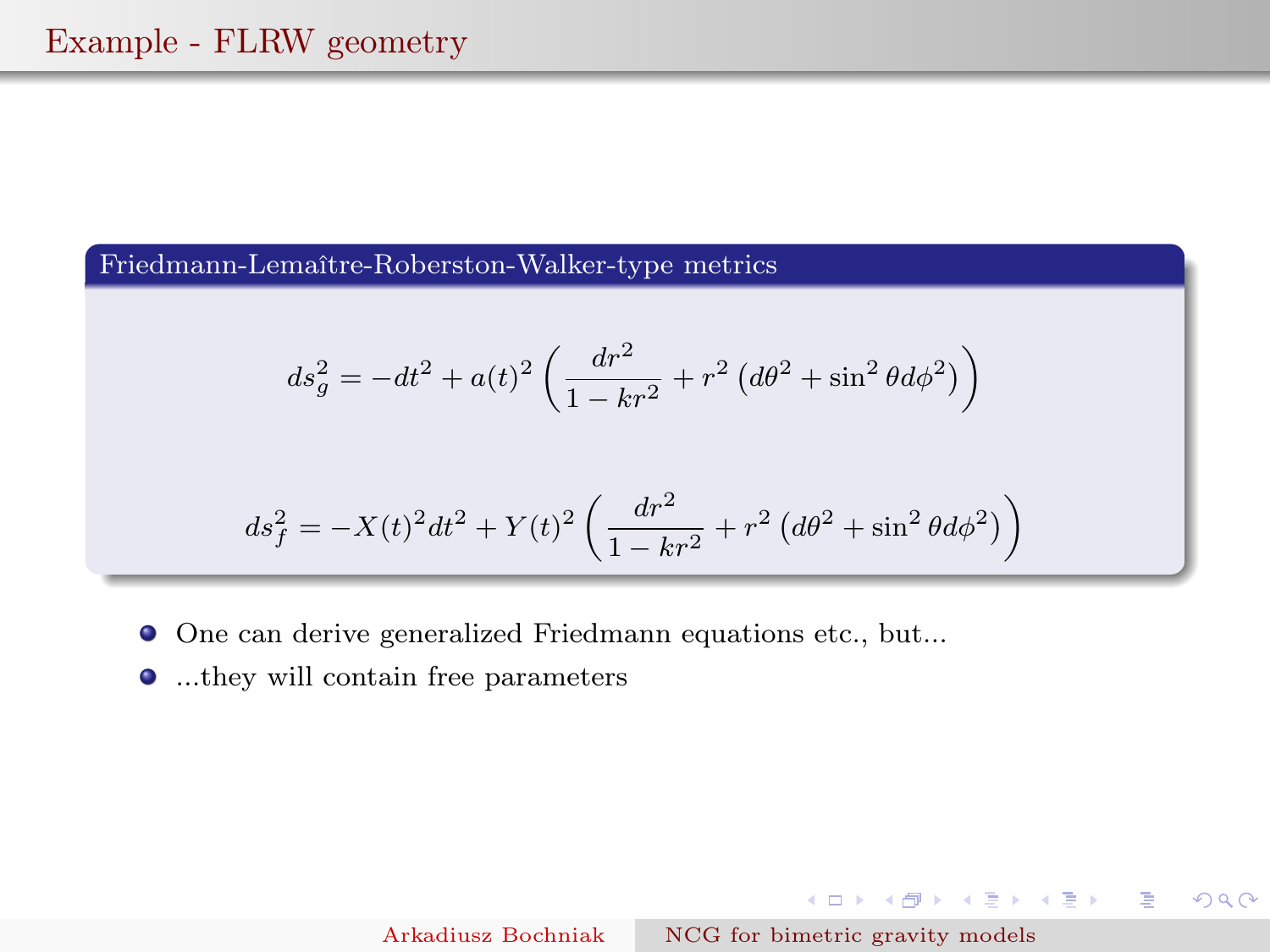## Example - AKS approach for FLRW geometry

[Akrami-Koivisto-Sandstad, 2012]:

### AKS approach - the main idea

Use experimental bounds for free parameters: CMB anisotropies, Baryon Acoustic Oscillations, SNe Ia,...

 $2QQ$ 

E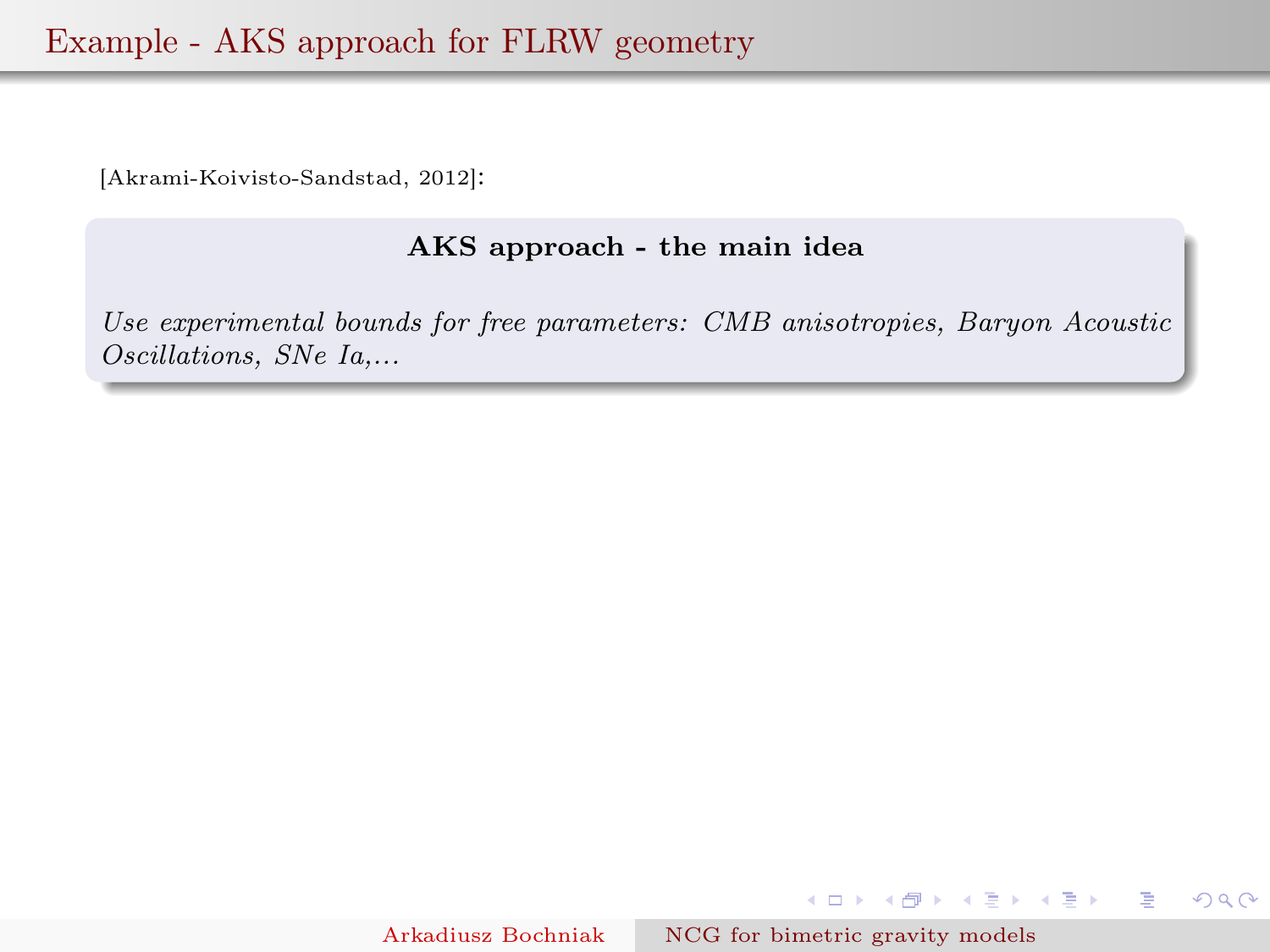[Akrami-Koivisto-Sandstad, 2012]:

#### AKS approach - the main idea

Use experimental bounds for free parameters: CMB anisotropies, Baryon Acoustic Oscillations, SNe Ia,...

- Introduce coefficients  $B_n = \frac{m^2 \beta_n}{H_0^2}$ , where  $H_0$  is the value of Hubble parameter  $H(q)$  at present time
- $\bullet$ Derive the evolution equation (under the simplified assumption  $k = 0$ )

$$
\frac{H(g)^2}{H_0^2} = \frac{B_0}{3} + B_1y + B_2y^2 + \frac{B_3}{3}y^3 + \Omega_m + \Omega_\gamma,
$$

where  $ya = Y$  and  $\Omega_i = \frac{\rho_i}{3H_0M_g^2}$ .

**O** Derive quartic equation in y with parameters  $B_0, ..., B_4, \Omega_m, \Omega_\gamma$ .

Arkadiusz Bochniak [NCG for bimetric gravity models](#page-0-0)

 $\left\{ \begin{array}{ccc} 1 & 0 & 0 \\ 0 & 1 & 0 \end{array} \right.$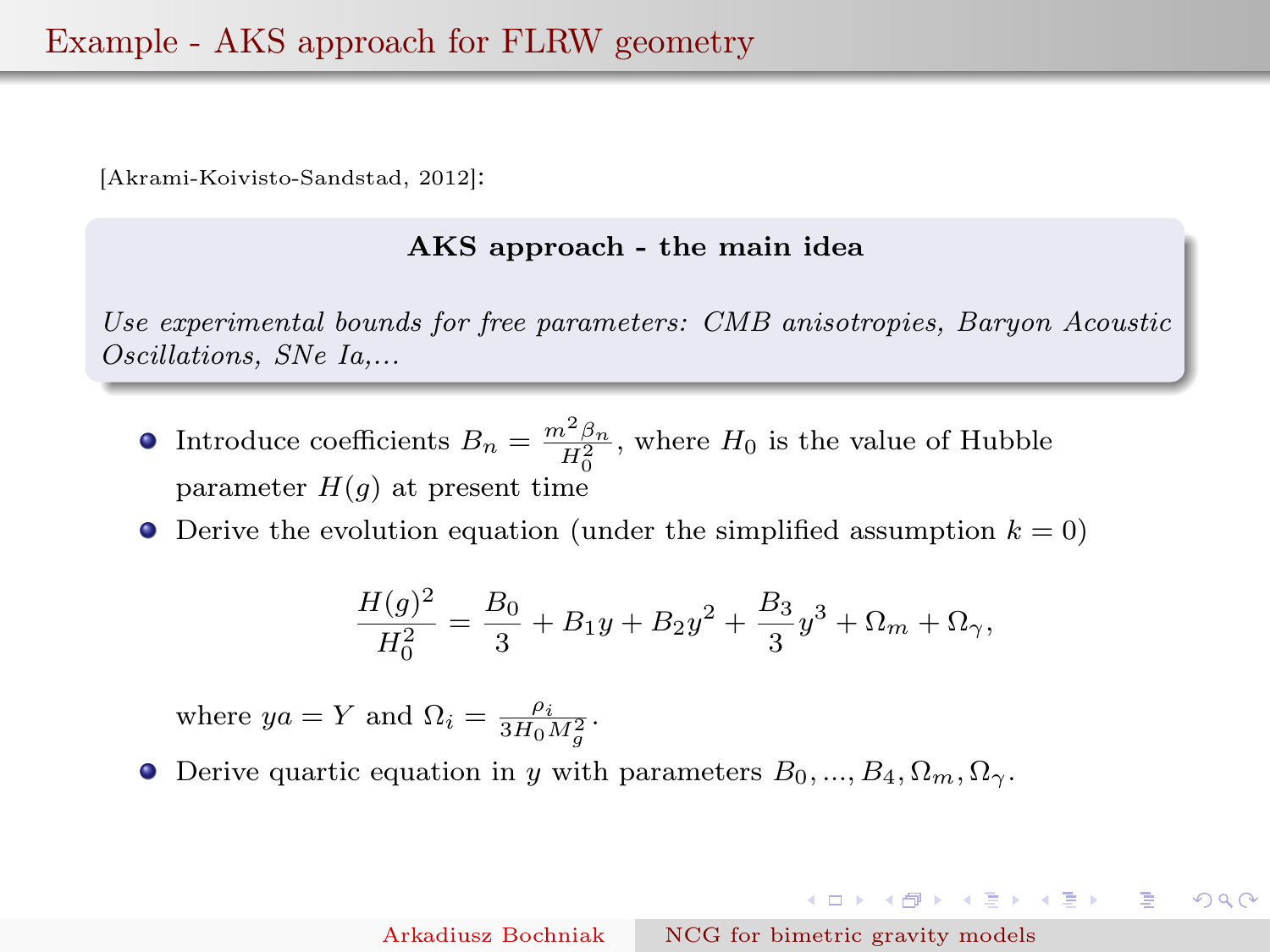- Assumption (for simplification)  $\Omega_{\gamma}^0 \approx 0$ .
- Then there are six free parameters  $\beta_0, ..., \beta_4, \Omega_m^0$ .
- Fixing them, one can get an evolution of y.  $\bullet$
- Calculate  $H(g)$  as a function of z.
- Compare with the observations.

K ロ ▶ K 御 ▶ K 할 ▶ K 할 ▶ ... 할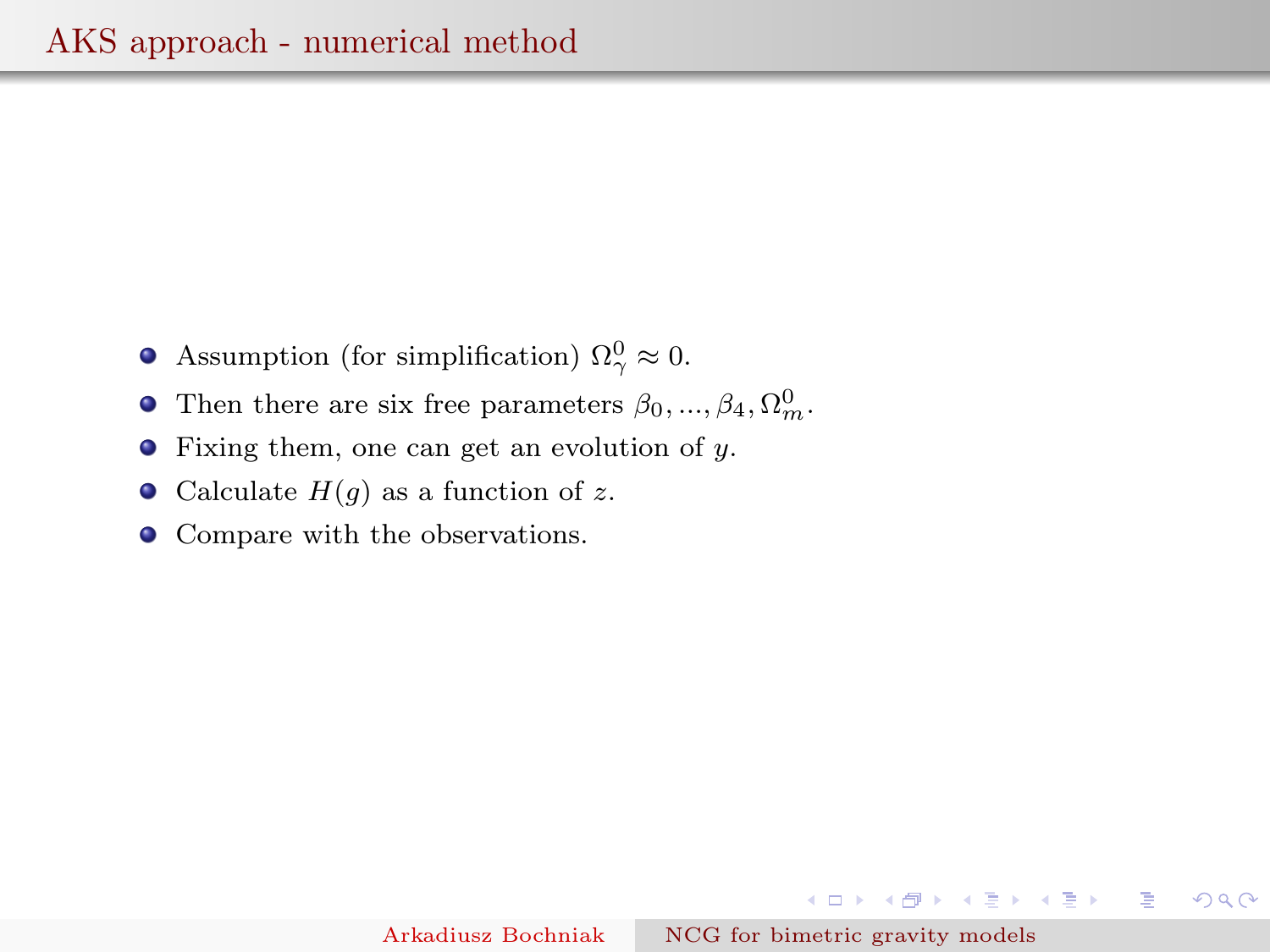- There are ranges of initial parameters consistent both with observational data and ΛCDM model
- Even slight change of these parameters can drastically change cosmological scenario.

K ロ ▶ K 레 ▶ K 호 ▶ K 호 ▶ 시 호 │ K 9 Q Q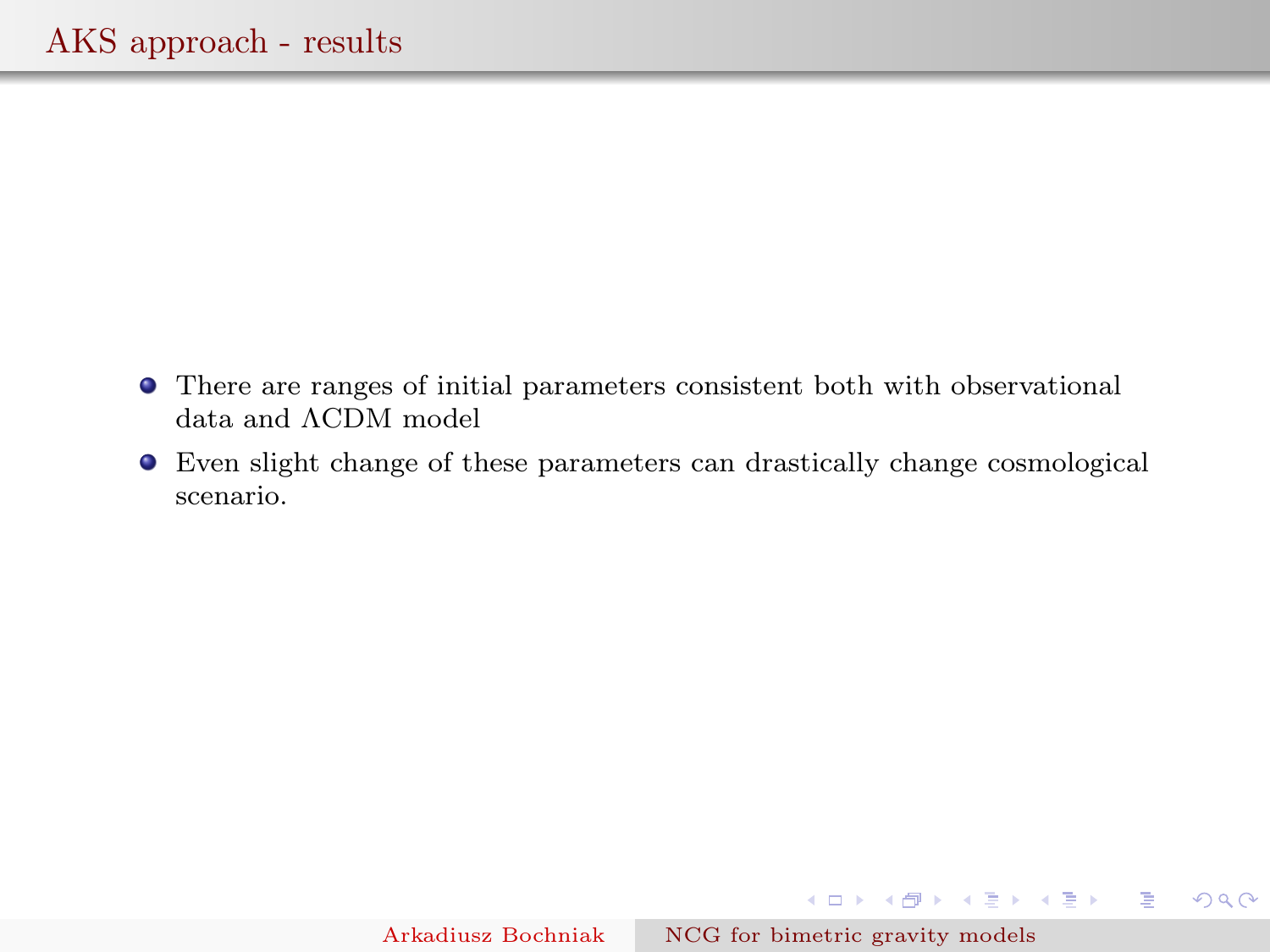- Unclear geometrical interpretation.
- Large freedom of the choice of parameters appropriate physical theory should allow for falsification tests!

K ロ ▶ K 御 ▶ K 할 ▶ K 할 ▶ ... 할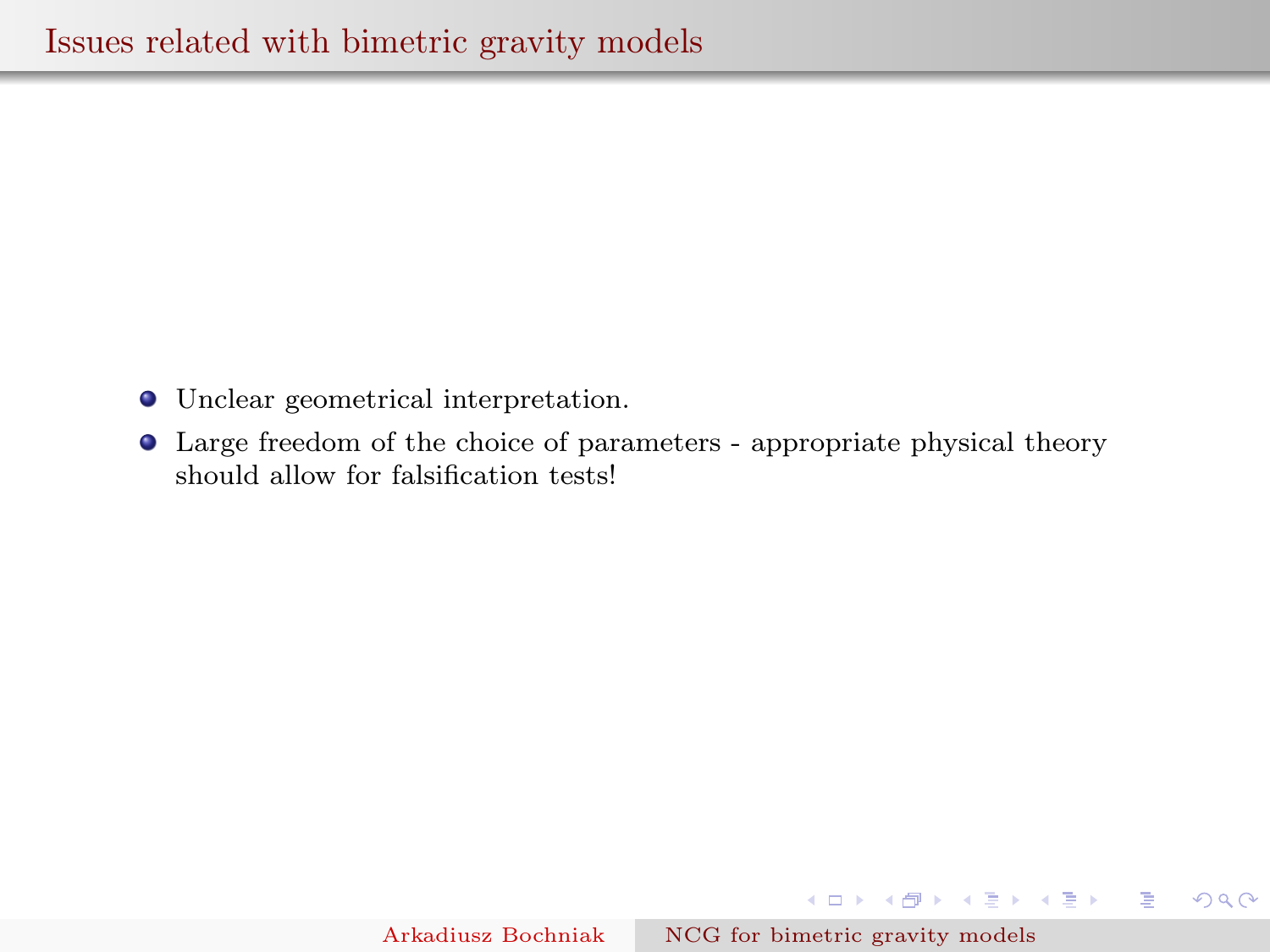Derive the bimetric gravity action from some noncommutative space using methods of spectral geometry.

 $-990$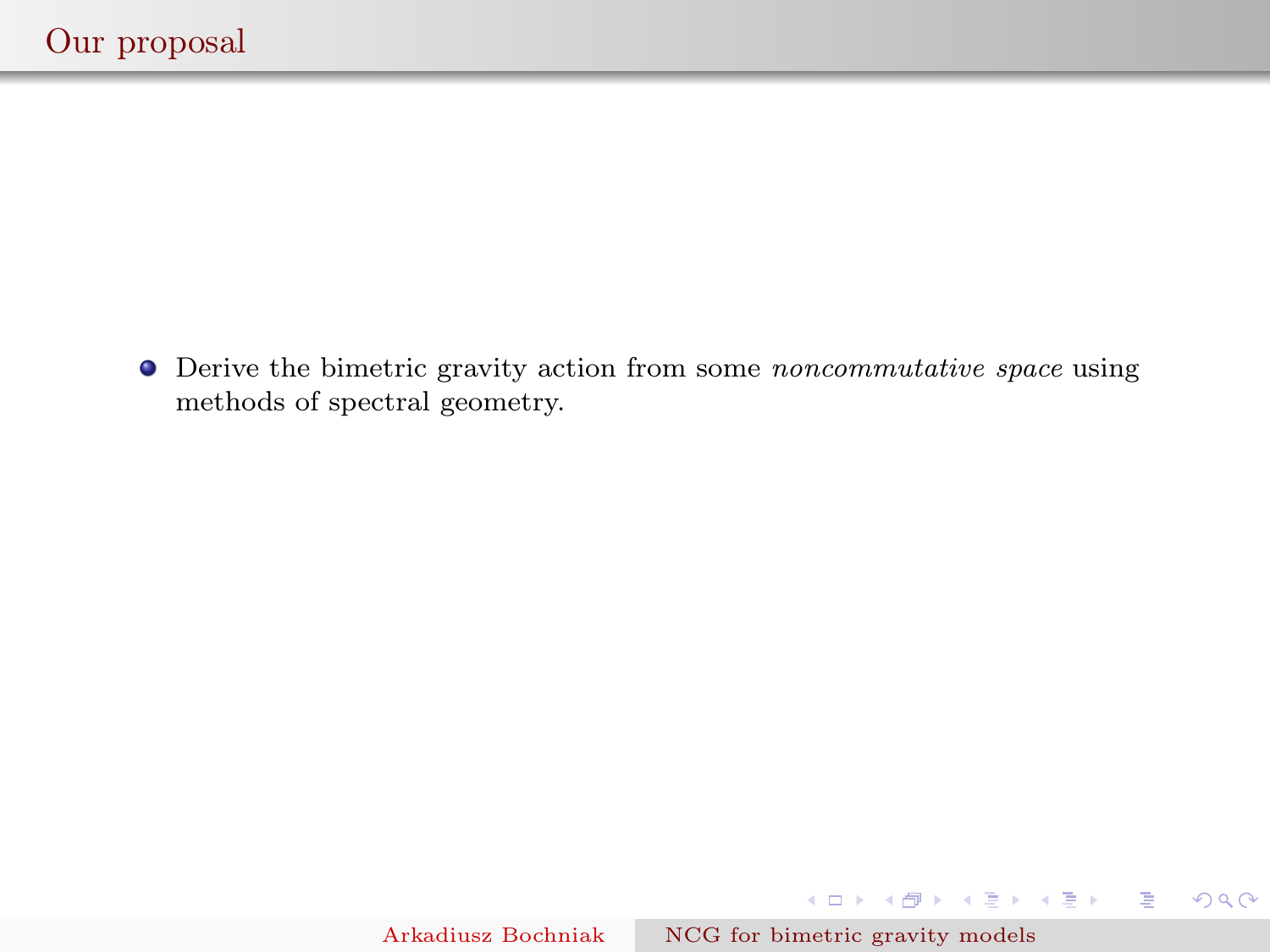- Derive the bimetric gravity action from some noncommutative space using methods of spectral geometry.
- The coefficients should be already established as a result of this process.

K ロ ▶ K 御 ▶ K 澄 ▶ K 澄 ▶ ...

 $\Rightarrow$  $-990$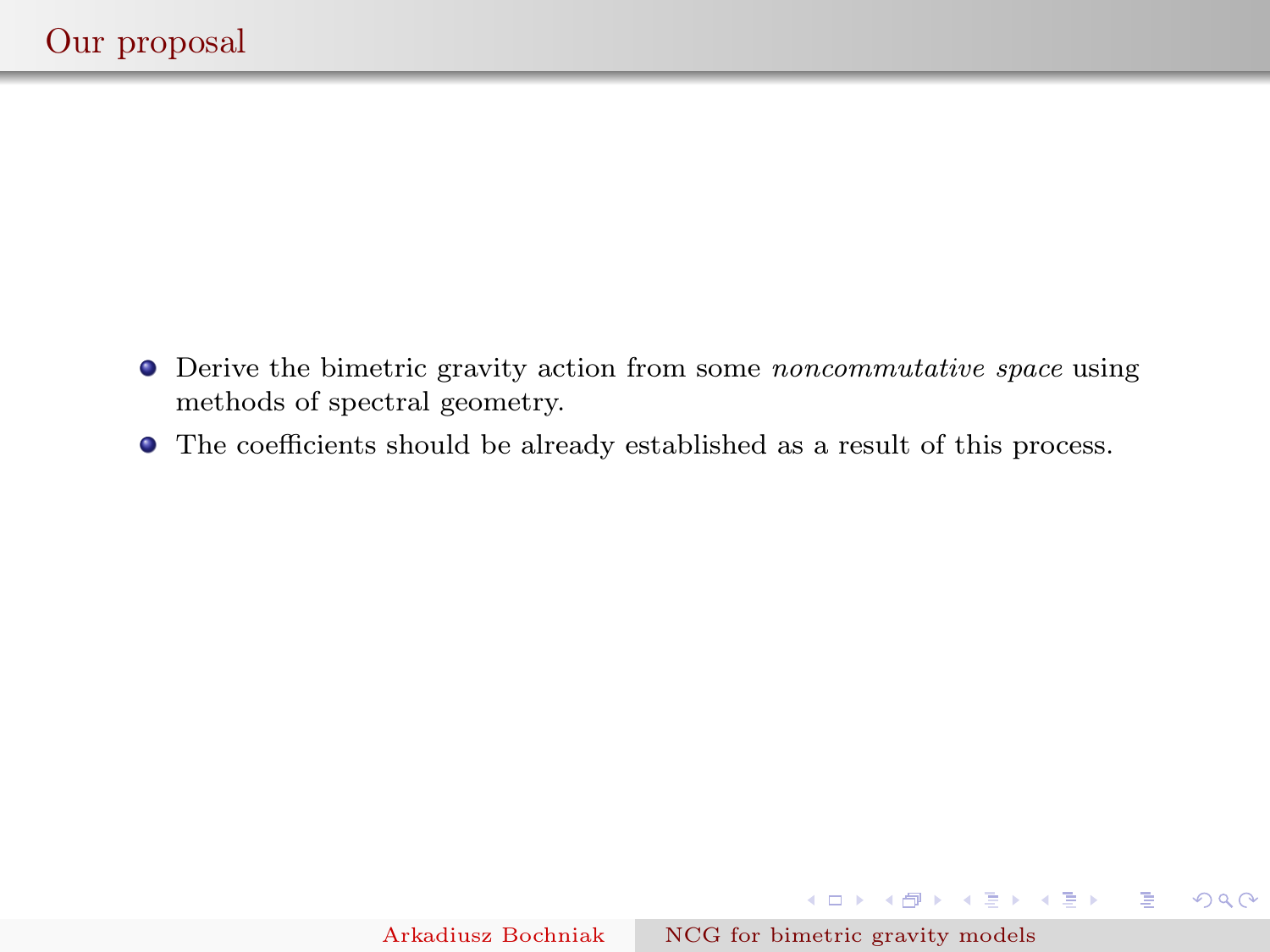- Derive the bimetric gravity action from some noncommutative space using methods of spectral geometry.
- The coefficients should be already established as a result of this process.
- It will produce concrete predictions on cosmological parameters that can be tested in astronomical observations.

イロメ イ部メ イ君メ イ君メー

 $\Rightarrow$ 

 $2Q$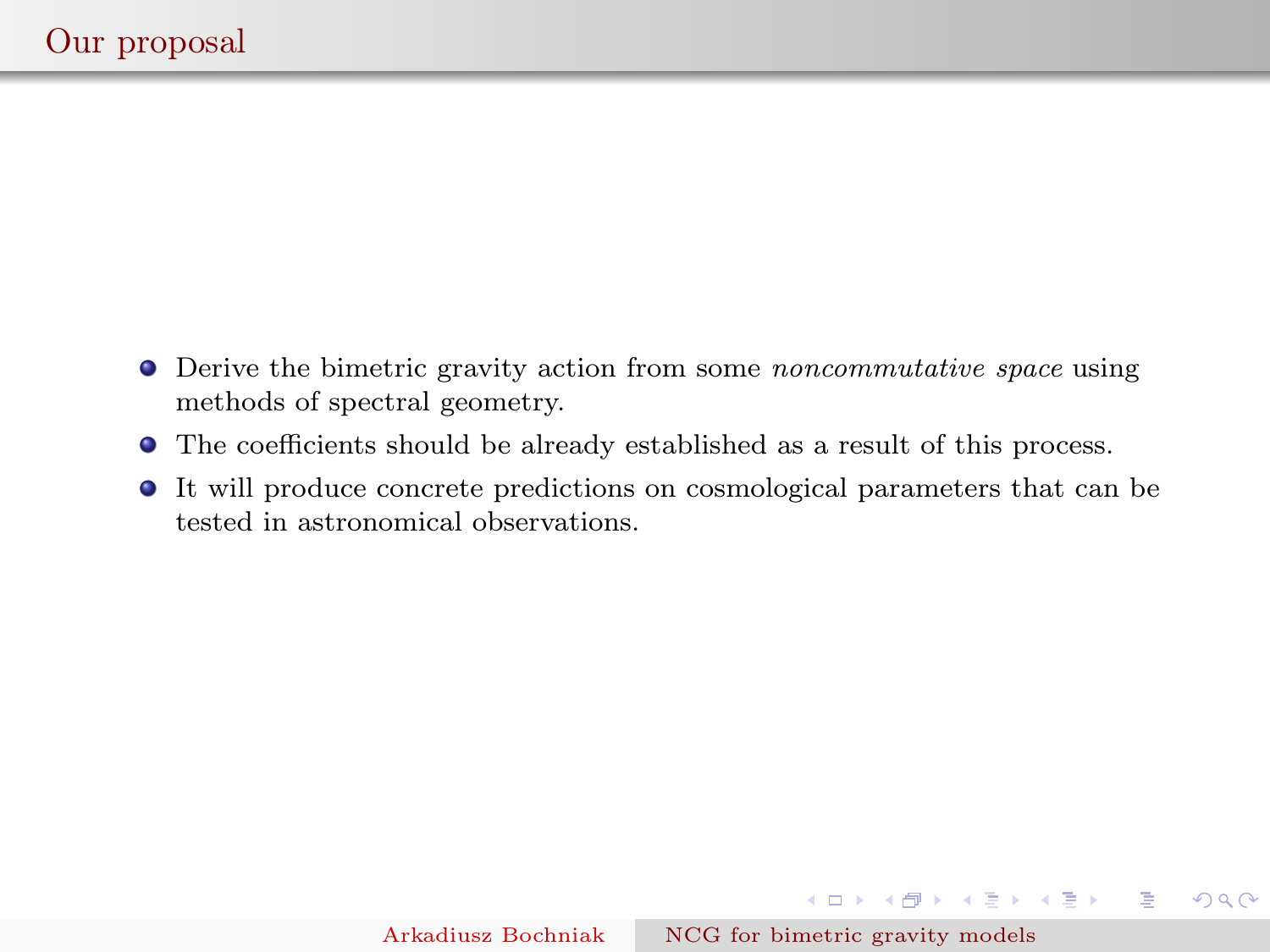- {locc. compact Hausdorff  $M$ }  $\equiv$  {comm.  $C^*$  algebra  $C_0(M)$ }
- $\bullet \{C^* \text{algebra}\} \equiv \{\text{ops. on a Hilbert space}\}\$
- $\bullet$  differential structure (on closed, oriented Riemannian spin<sup>c</sup> manifolds): the Dirac operator D acting on  $L^2(M, S)$  determines the geodesic distance on M

**◆ロト→伊ト→毛ト→毛ト | 毛**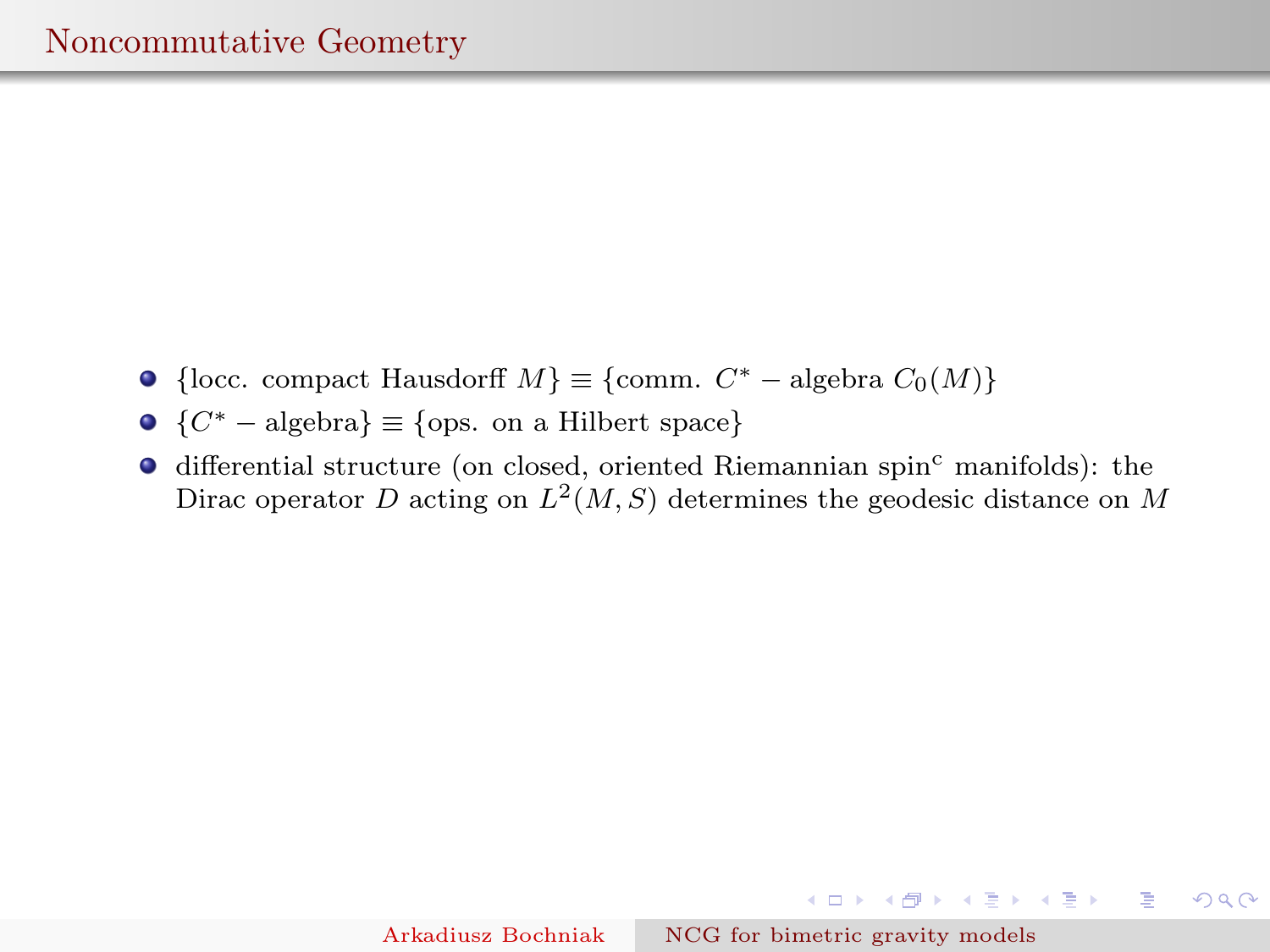#### [Connes, 2013]

The metric and spin structure of a closed orientable Riemannian spin<sup>c</sup> - manifold M can be encoded into a system

### $(C^{\infty}(M), L^2(M, S), D).$

For dim M even, the are two important operators in the associated Clifford algebra Cl:

- $\mathbb{Z}/2\mathbb{Z}$  grading  $\gamma^5$ ,
- $\bullet$  charge conjugation operator  $C$ ,

that satisfy few compatibility conditions among themselves an the Dirac operator.

 $A \equiv \begin{pmatrix} 1 & 0 & 0 \\ 0 & 0 & 0 \\ 0 & 0 & 0 \end{pmatrix} \in A \equiv \begin{pmatrix} 1 & 0 & 0 \\ 0 & 0 & 0 \\ 0 & 0 & 0 \end{pmatrix} \in A \equiv \begin{pmatrix} 1 & 0 & 0 \\ 0 & 0 & 0 \\ 0 & 0 & 0 \end{pmatrix}$ 

 $QQQ$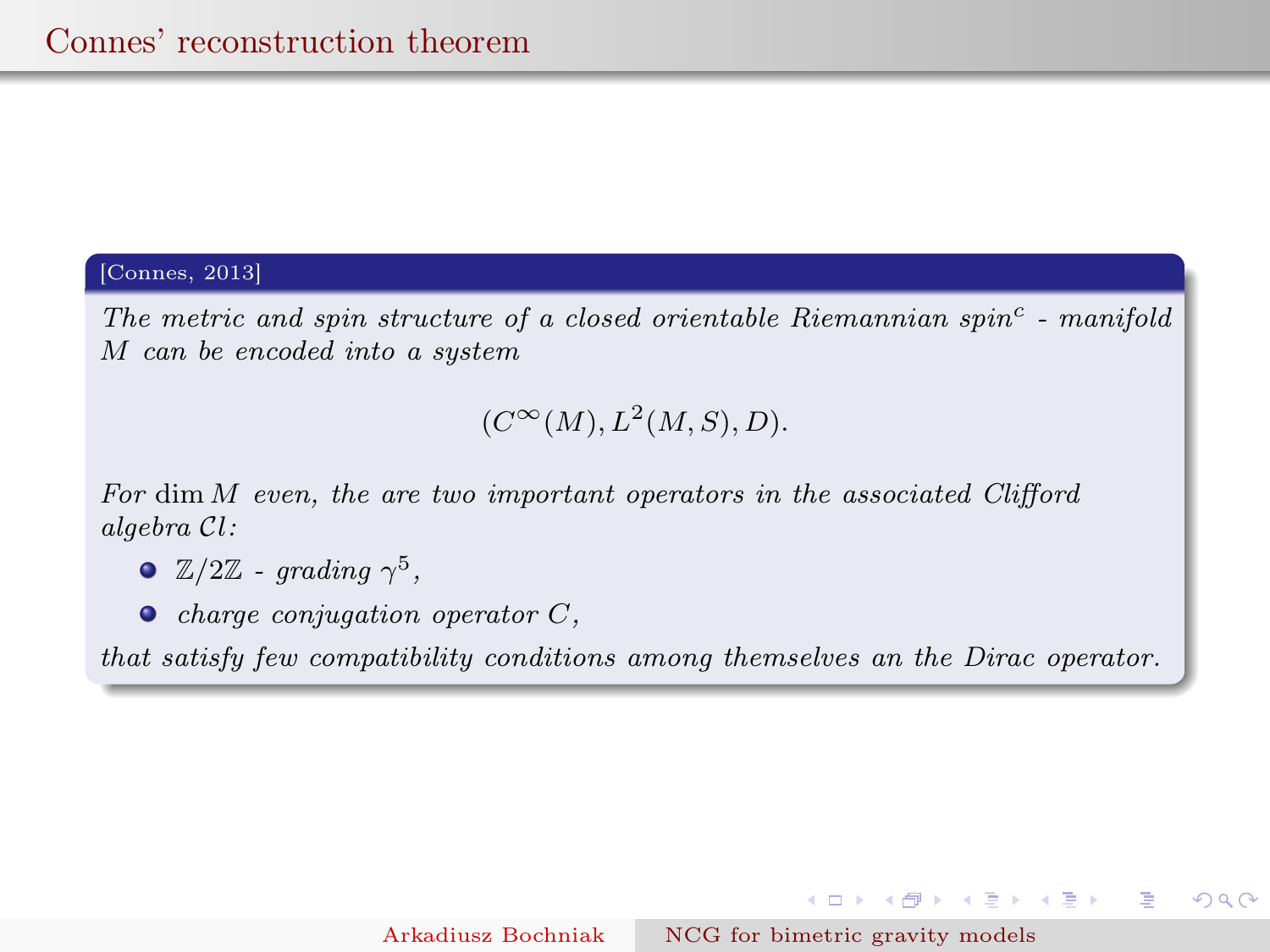$(A, H, D, \gamma, J)$ 

- $\bullet$  A  $*$  algebra represented (in a faithful way) on a Hilbert space H
- $\mathbb{Z}/2\mathbb{Z}$  grading  $\gamma$  on H s.th.  $\gamma = \gamma^*$  and  $[\gamma, A] = 0$
- $\bullet$  antilinear isometry  $J$
- $\bullet$  selfadjoint operator D (with a compact resolvent)
- ... see e.g. [Lizzi, 2018]

イロメ イ部メ イ君メ イ君メー

 $299$ 

**E**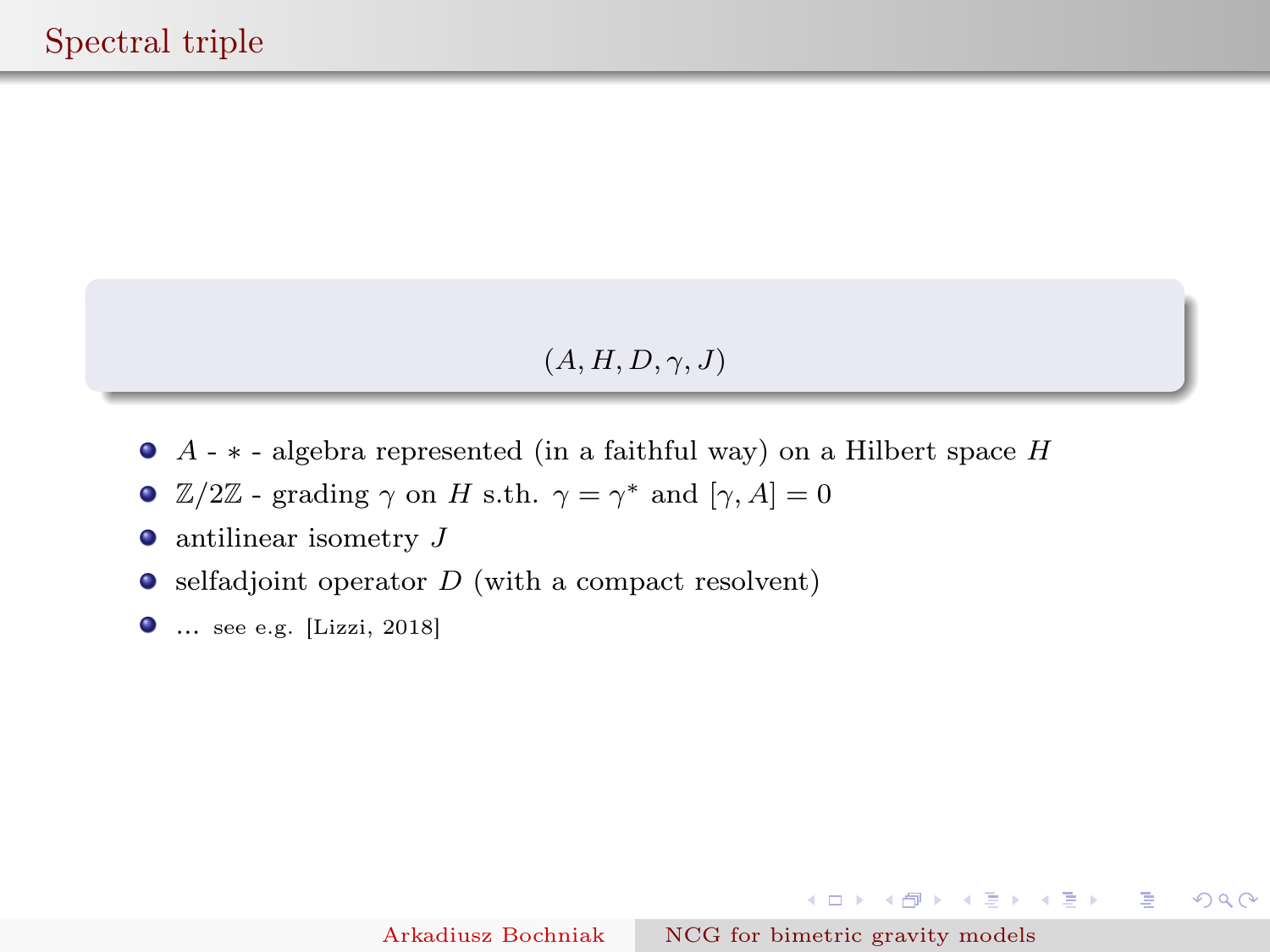- Almost-commutative geometry  $(C^{\infty}(M) \otimes A_f)$  can explain the origin of the Higgs mass in the Standard Model. Furthermore, from the spectral action one can derive the form of an action for this model, and find relations between appropriate parameters. [Chamseddine-Connes-Marcoli, 2015]
- There are known successes in the derivation of Hilbert-Einstein action in Connes-Lott cosmology [Ackermann, 1996][Kastler,1995][Kalau-Walze, 1995]

**◆ロト→伊ト→毛ト→毛ト | 毛**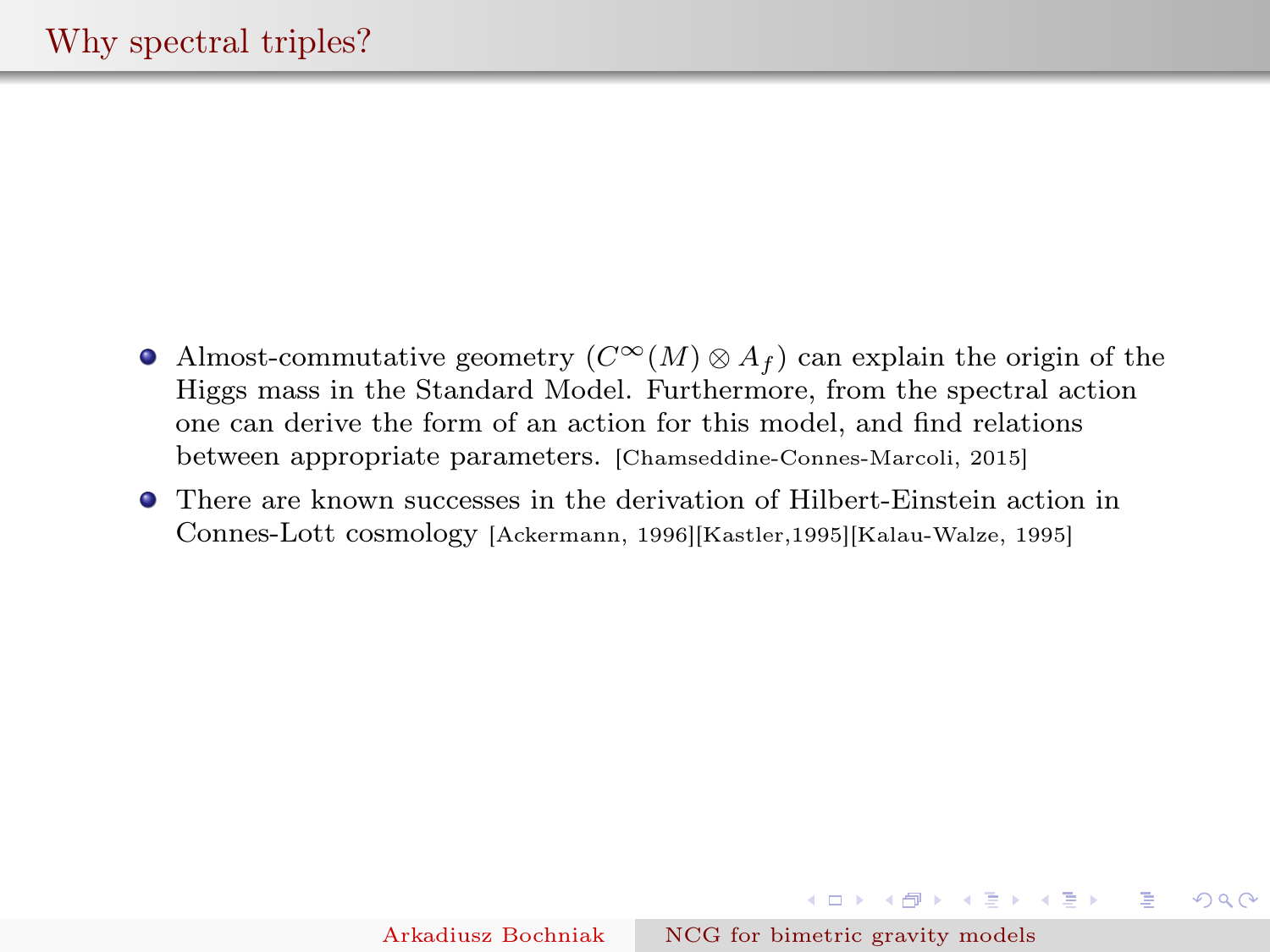**•** Start with a spectral triple  $(A, H, D, \gamma, J)$ 

メロト メ都 トメ 君 トメ 君 トッ 君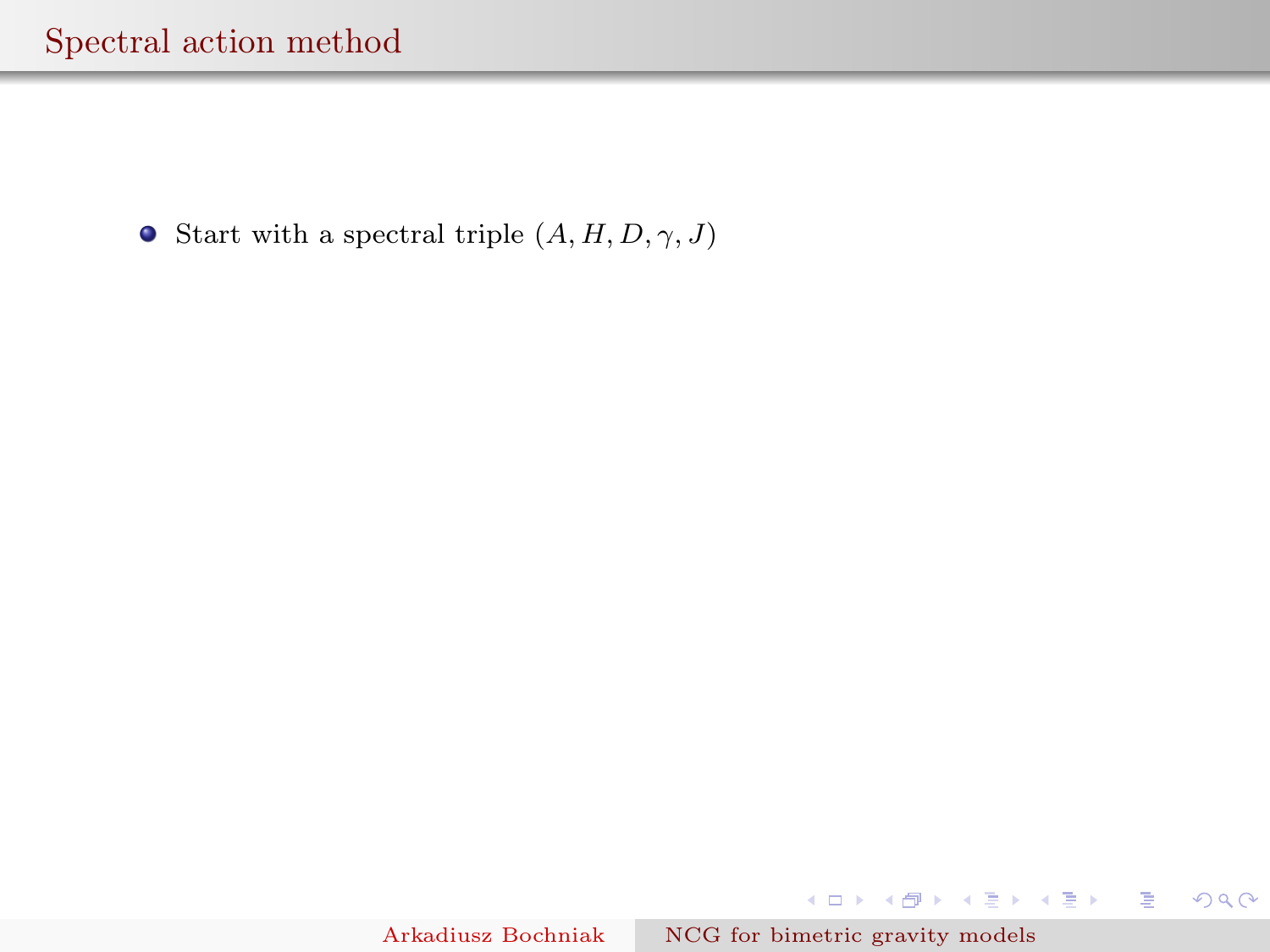- **•** Start with a spectral triple  $(A, H, D, \gamma, J)$
- Define  $\Omega_D := \text{span}\{a[D, b] : a, b \in A\}$

**K ロ ▶ K 御 ▶ K 결 ▶ K 결 ▶ │ 결**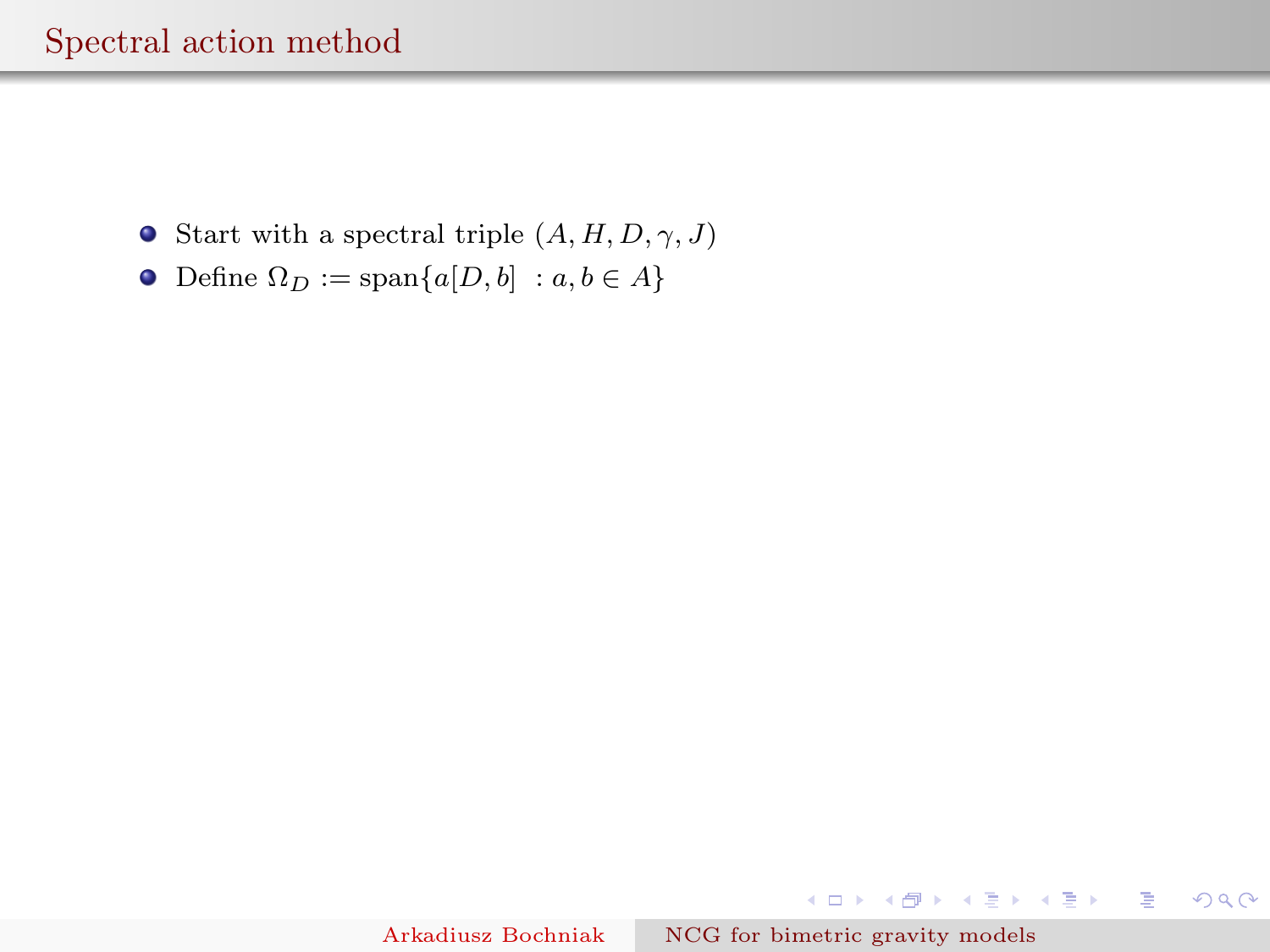- **•** Start with a spectral triple  $(A, H, D, \gamma, J)$
- Define  $\Omega_D := \text{span}\{a[D, b] : a, b \in A\}$
- Consider  $D_A = D + A + JAJ^{-1}$  for  $A \in \Omega_D$

K ロ ▶ K 御 ▶ K 할 ▶ K 할 ▶ ... 할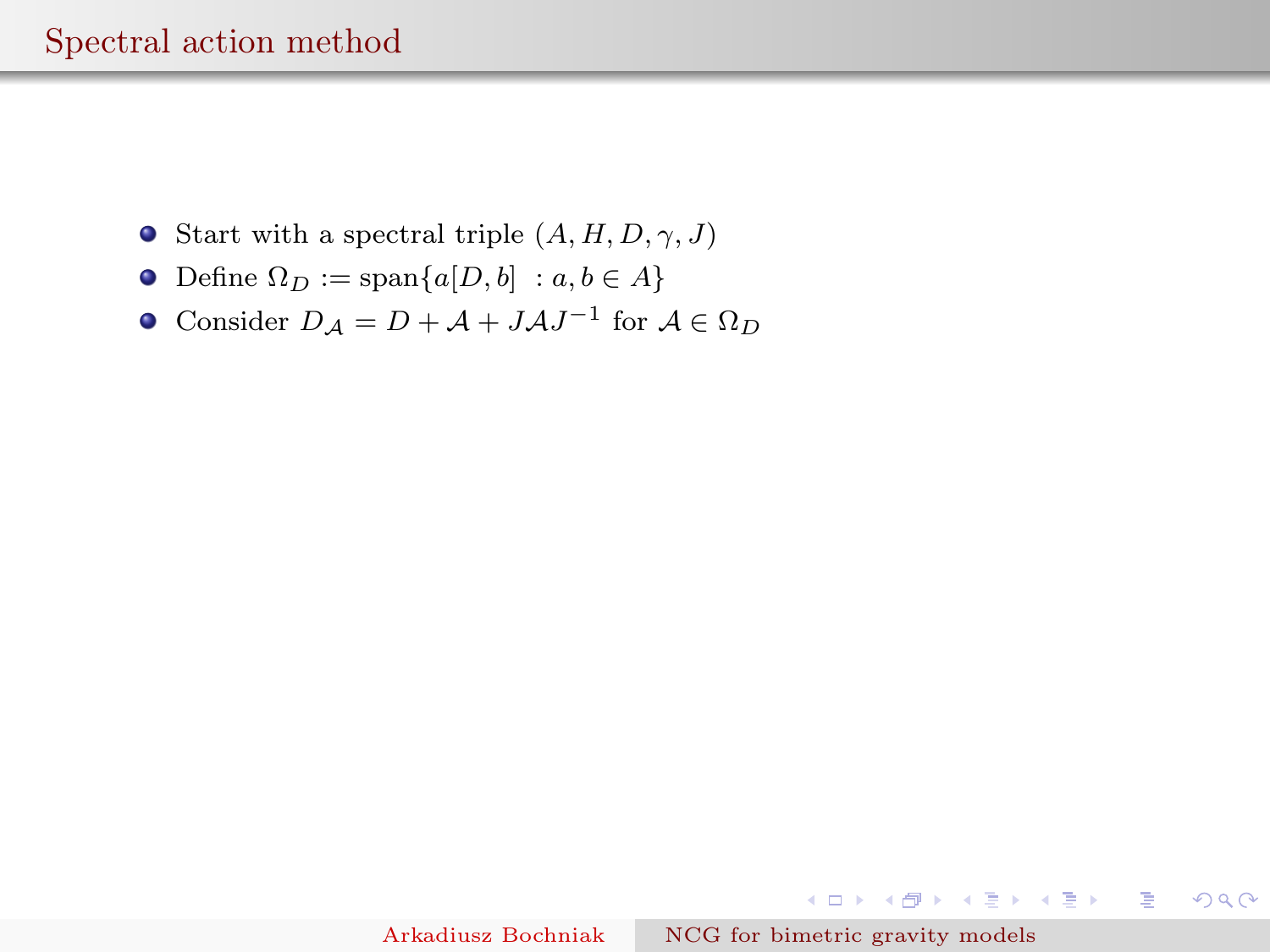- **•** Start with a spectral triple  $(A, H, D, \gamma, J)$
- Define  $\Omega_D := \text{span}\{a[D, b] : a, b \in A\}$
- Consider  $D_A = D + A + JAJ^{-1}$  for  $A \in \Omega_D$
- Define the spectral action

$$
S = \mathrm{Tr} f\left(\frac{D_{\mathcal{A}}}{\Lambda}\right),\,
$$

where

- f smooth approximation of  $\chi_{[0,1]},$
- Λ cut-off parameter

Arkadiusz Bochniak [NCG for bimetric gravity models](#page-0-0)

K ロ > K 個 > K 할 > K 할 > → 할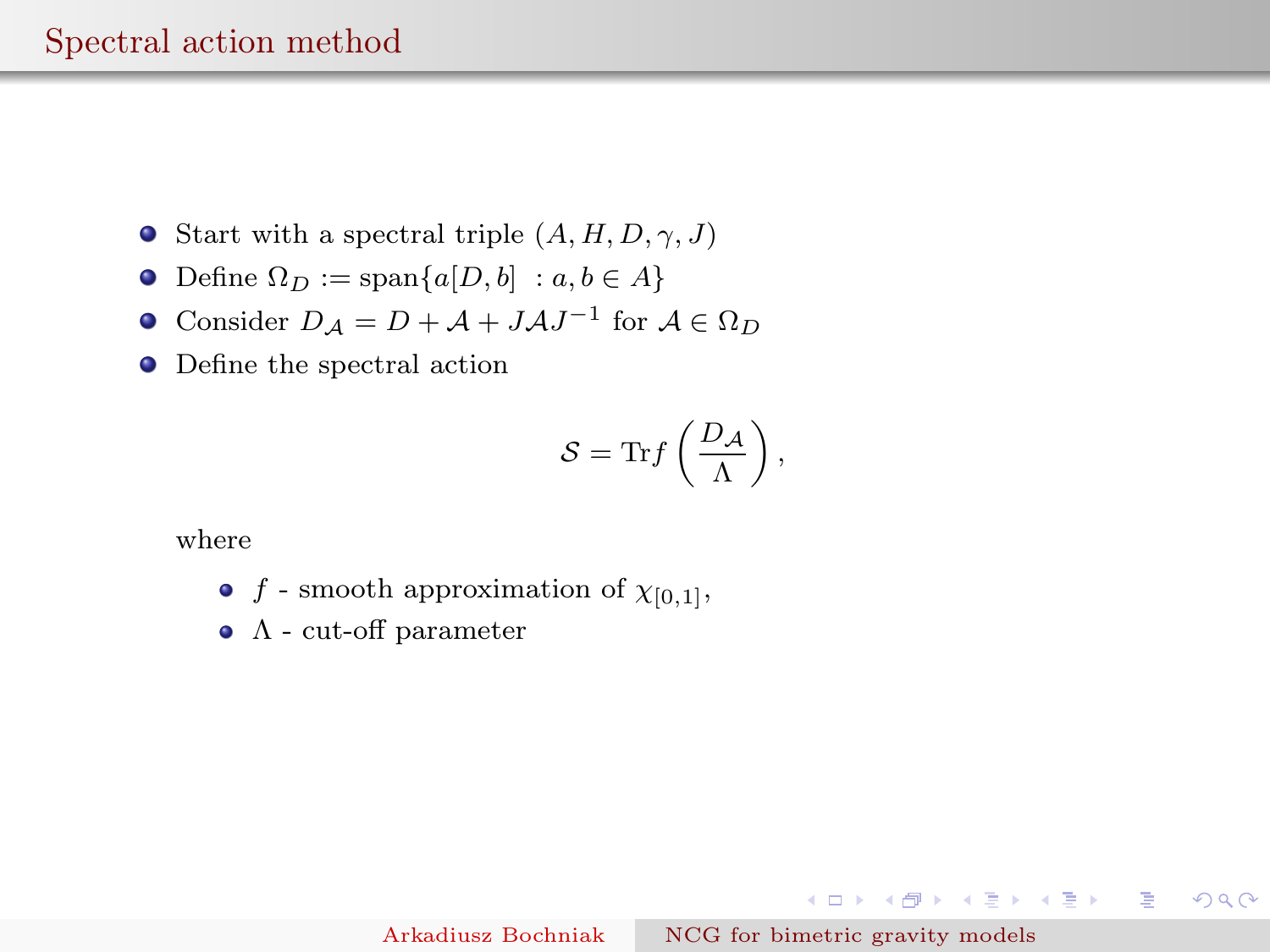- **•** Start with a spectral triple  $(A, H, D, \gamma, J)$
- Define  $\Omega_D := \text{span}\{a[D, b] : a, b \in A\}$
- Consider  $D_A = D + A + JAJ^{-1}$  for  $A \in \Omega_D$
- Define the spectral action

$$
S = \mathrm{Tr} f\left(\frac{D_{\mathcal{A}}}{\Lambda}\right),\,
$$

where

- f smooth approximation of  $\chi_{[0,1]},$
- Λ cut-off parameter
- **•** Express as asymptotic series in  $\Lambda^{-1}$

K ロンバイ ランバ ミンバ ミンバー ミ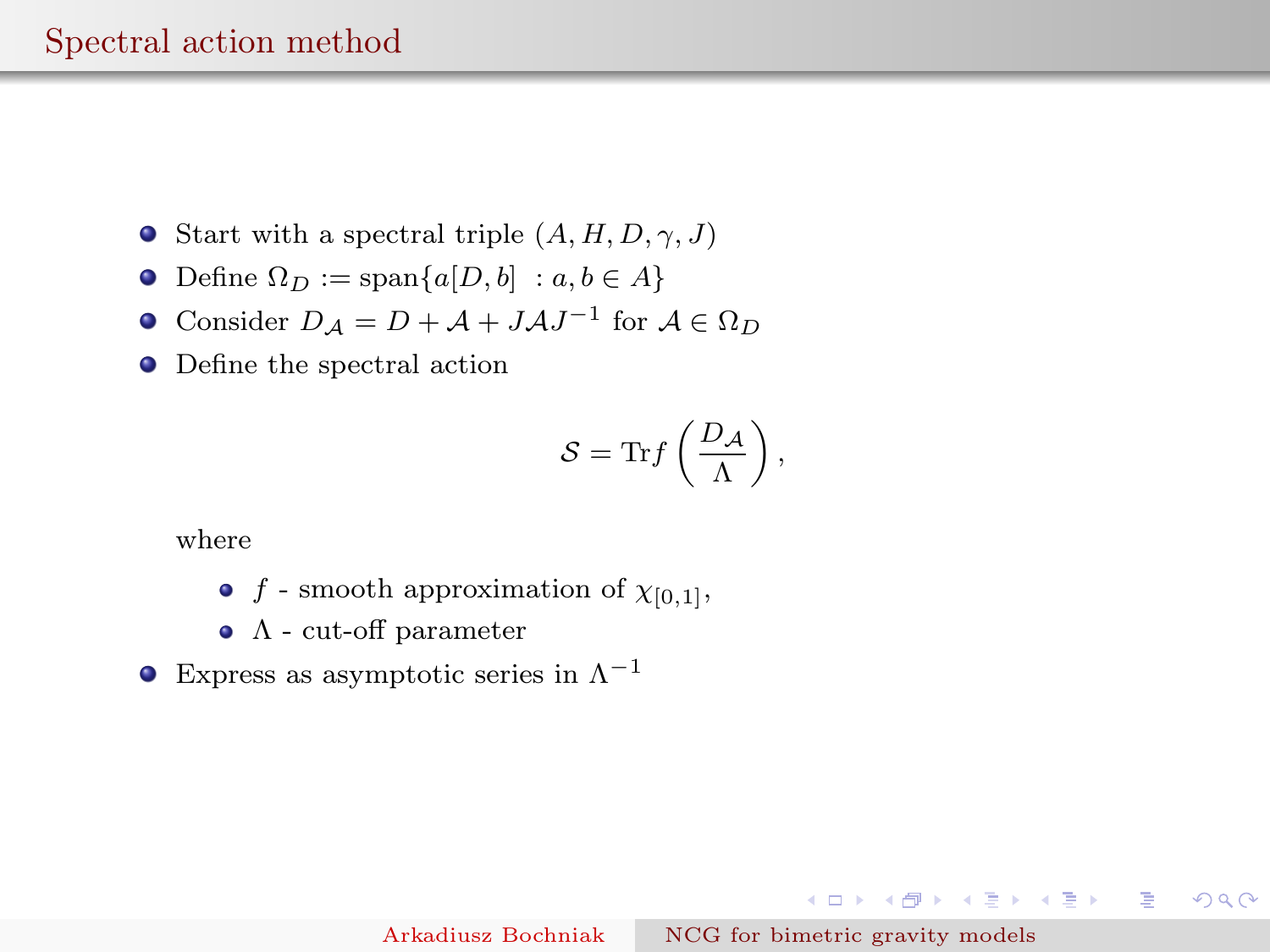- **•** Start with a spectral triple  $(A, H, D, \gamma, J)$
- Define  $\Omega_D := \text{span}\{a[D, b] : a, b \in A\}$
- Consider  $D_A = D + A + JAJ^{-1}$  for  $A \in \Omega_D$
- Define the spectral action

$$
S = \mathrm{Tr} f\left(\frac{D_{\mathcal{A}}}{\Lambda}\right),\,
$$

where

- f smooth approximation of  $\chi_{[0,1]}$ ,
- $\bullet$   $\Lambda$  cut-off parameter
- **•** Express as asymptotic series in  $\Lambda^{-1}$
- The first term should give an effective action of the theory

K ロンバイ ランバ ミンバ ミンバー ミ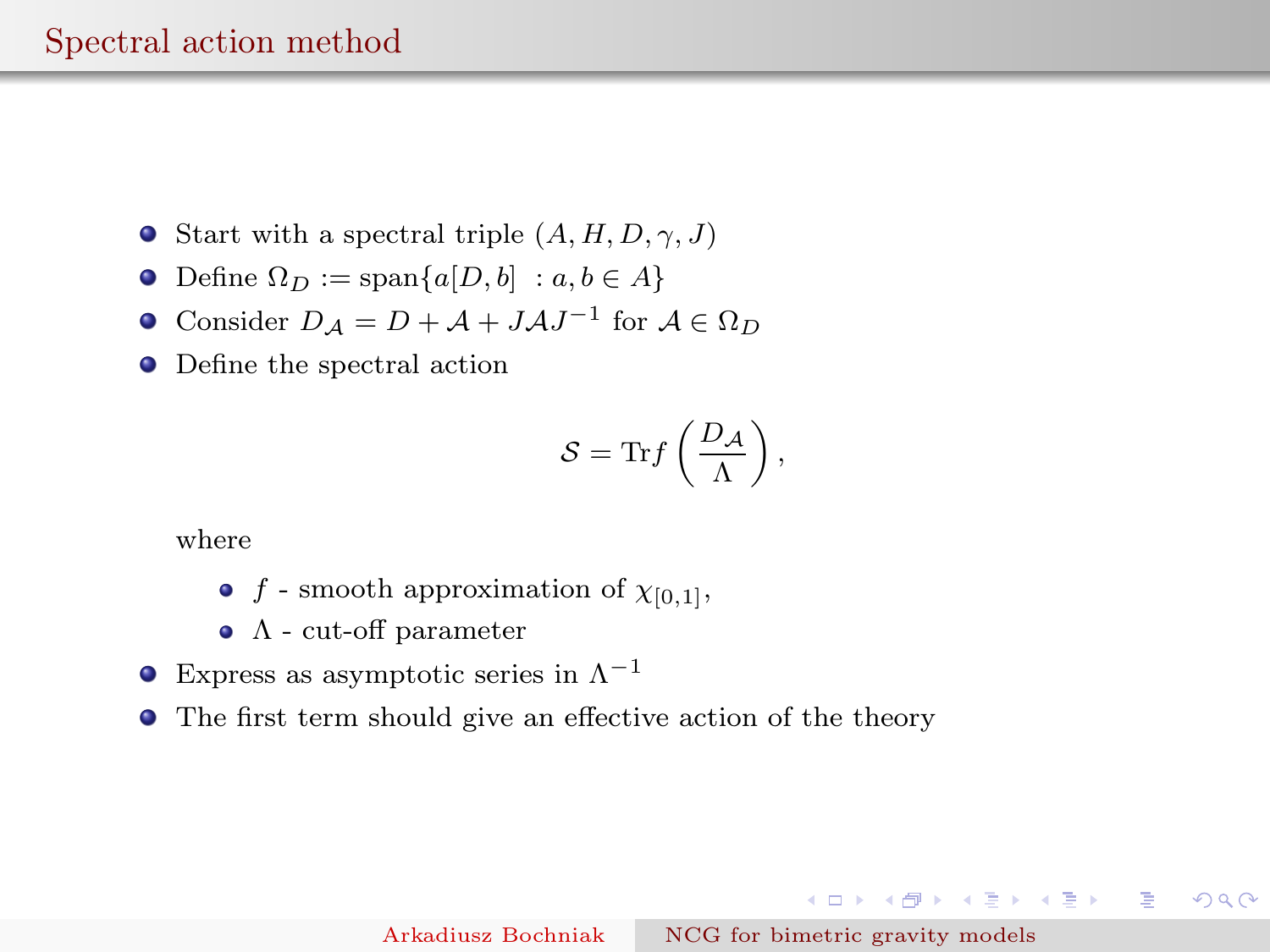Arkadiusz Bochniak [NCG for bimetric gravity models](#page-0-0)

(ロト (個) (変) (変)

活

 $2Q$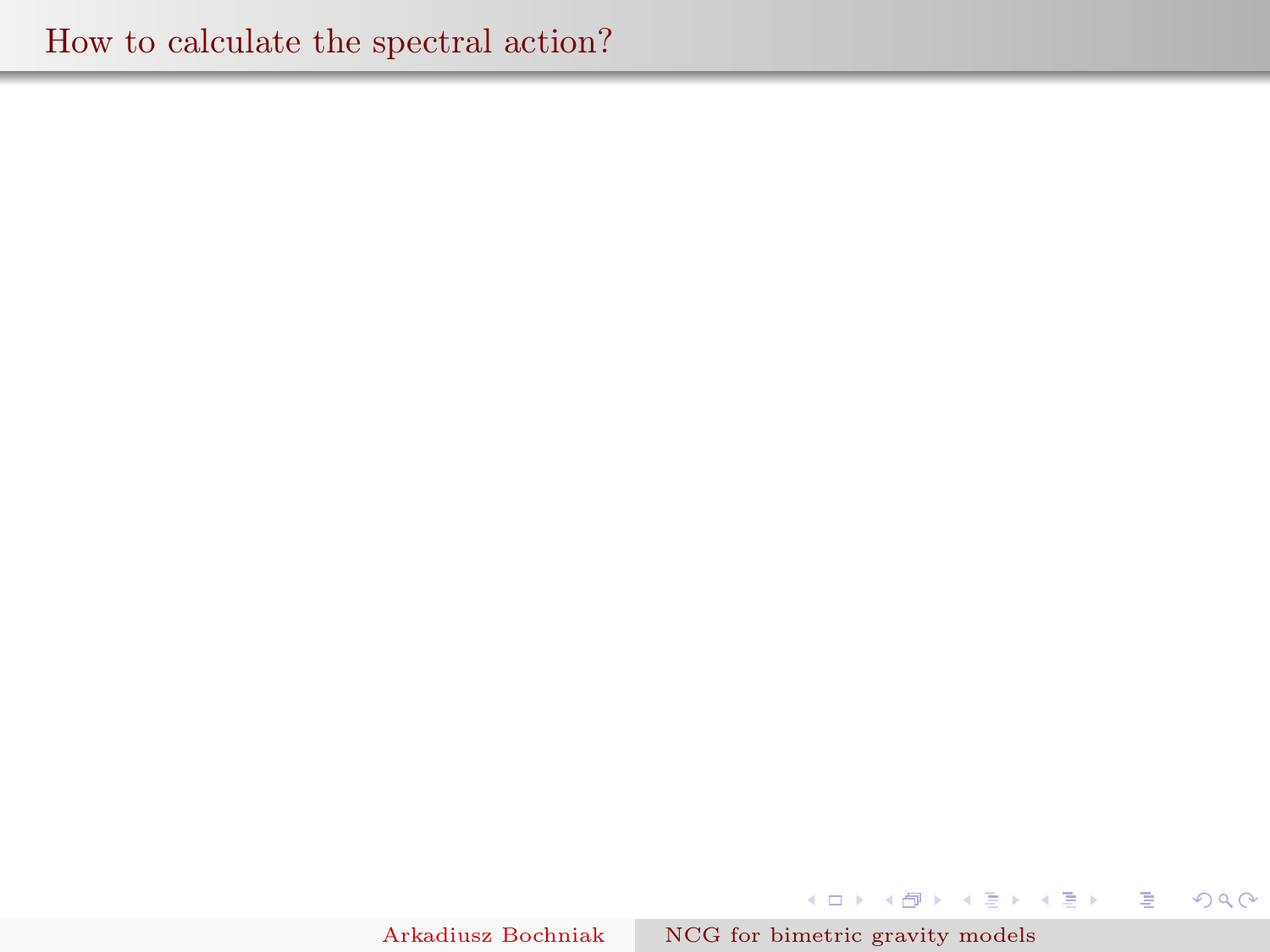We have to compute

$$
S(D) = \Lambda^2 \text{Wres}(D_{\mathcal{A}}^{-4}) + \text{Wres}(D_{\mathcal{A}}^{-2}),
$$

where the Wodzicki residue for a pseudodifferential operator  $P$  is given by

$$
\text{Wres}(P) = (2\pi)^{-\dim M} \int_{\|\xi\|=1} \text{tr}(\sigma(P)(\xi))d\xi,
$$

where  $\sigma(P)$  is the principal symbol of P.

K ロ ▶ K 御 ▶ K 할 ▶ K 할 ▶ ... 할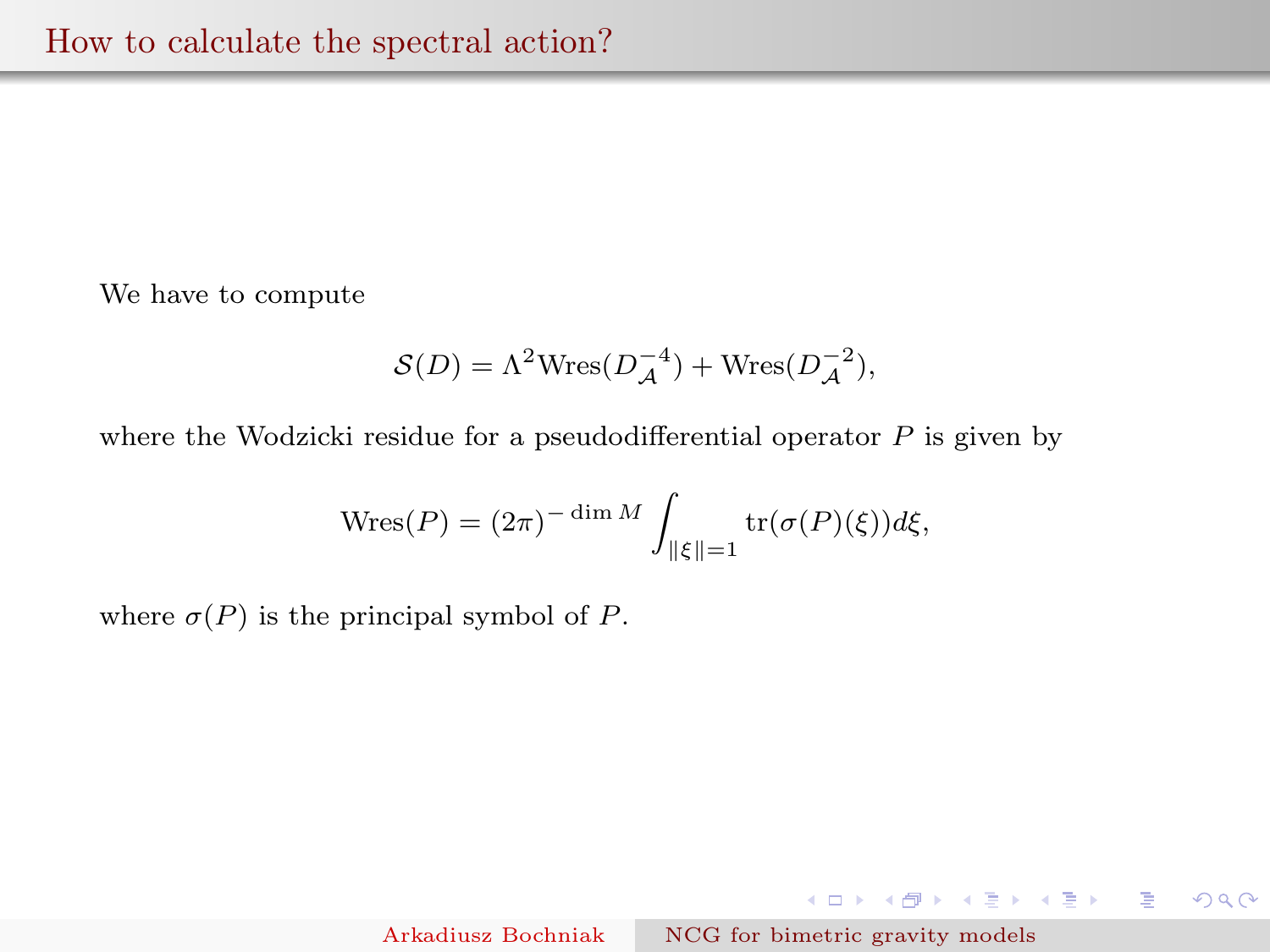Spectral triple for bimetric gravity?

Arkadiusz Bochniak [NCG for bimetric gravity models](#page-0-0)

イロメ イ部メ イ君メ イ君メー

重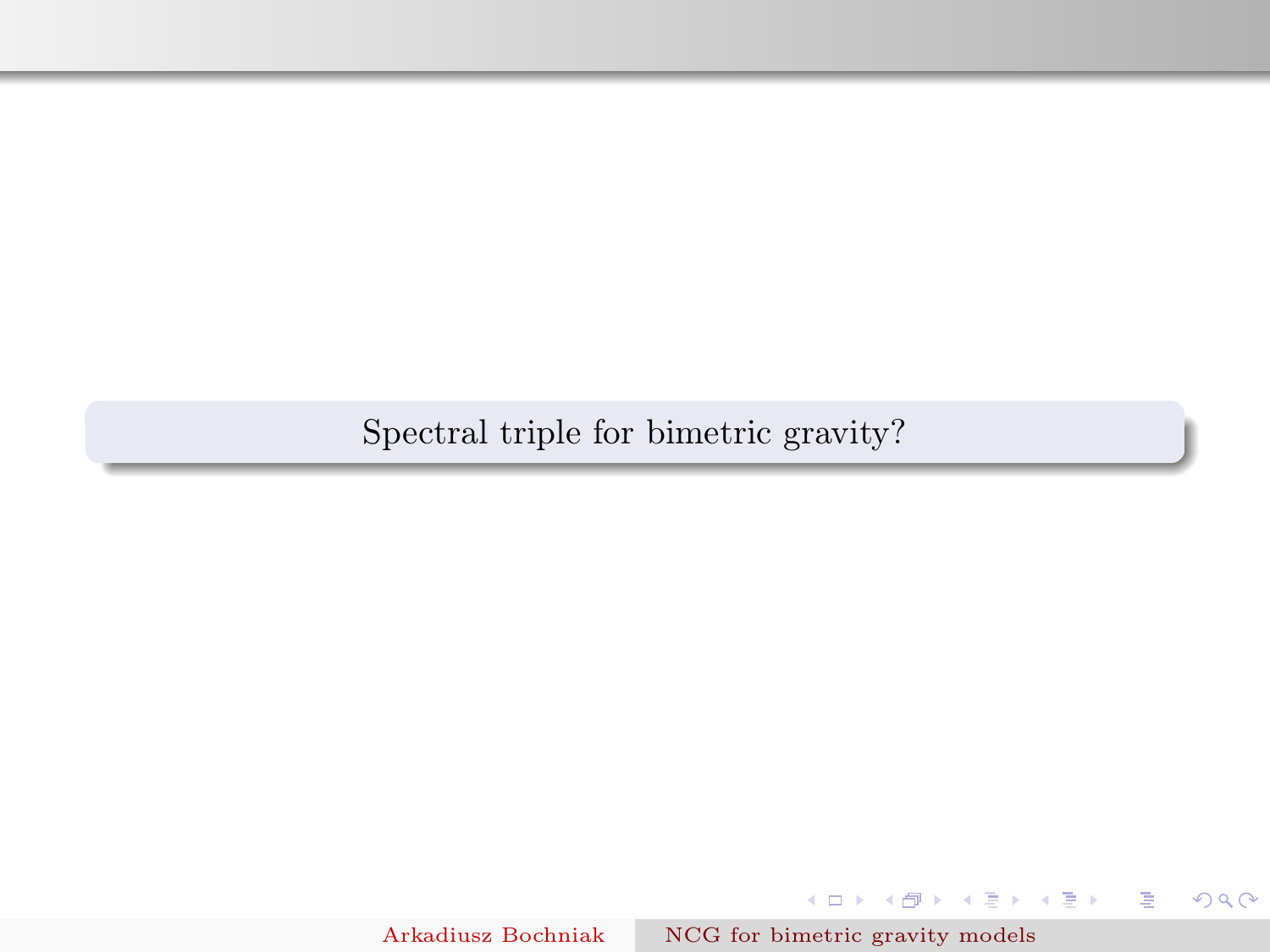- We propose to use modified almost-commutative approach with appropriate chosen finite spectral triples
- Our first candidate:  $A_F = \mathbb{C} \oplus \mathbb{C}$ ,

**K ロ X イ団 X スミ X スミ X ニミ**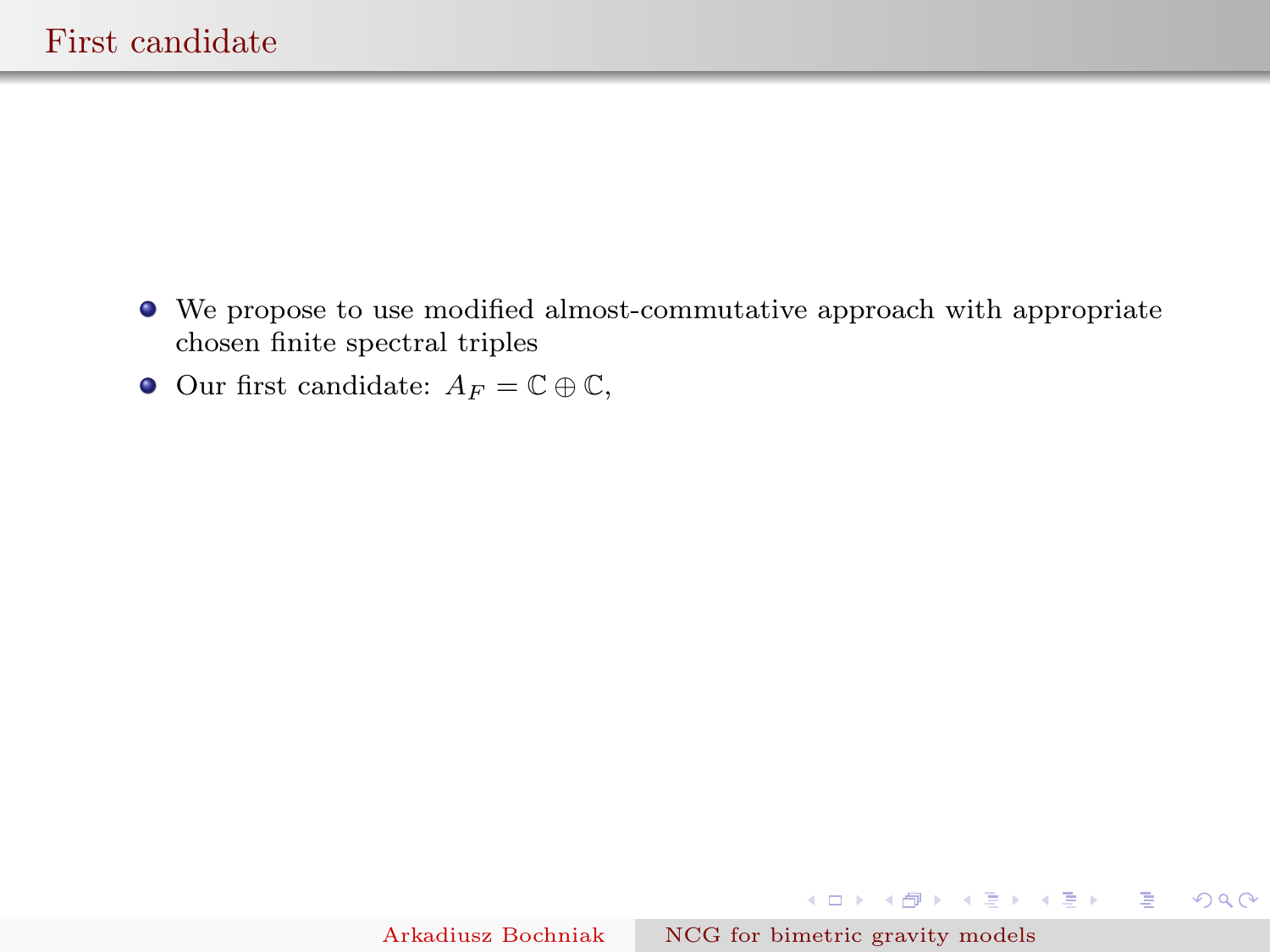- We propose to use modified almost-commutative approach with appropriate chosen finite spectral triples
- **●** Our first candidate:  $A_F = \mathbb{C} \oplus \mathbb{C}$ ,
- but on the product geometry we use Dirac-like operator of the form

$$
D = \begin{bmatrix} D_f & \gamma_M^5 \phi \\ \gamma_M^5 \phi^* & D_g \end{bmatrix},
$$

where  $\phi : M \to \mathbb{C}$ .

지수는 지금에 지수는 지수는 지수는 것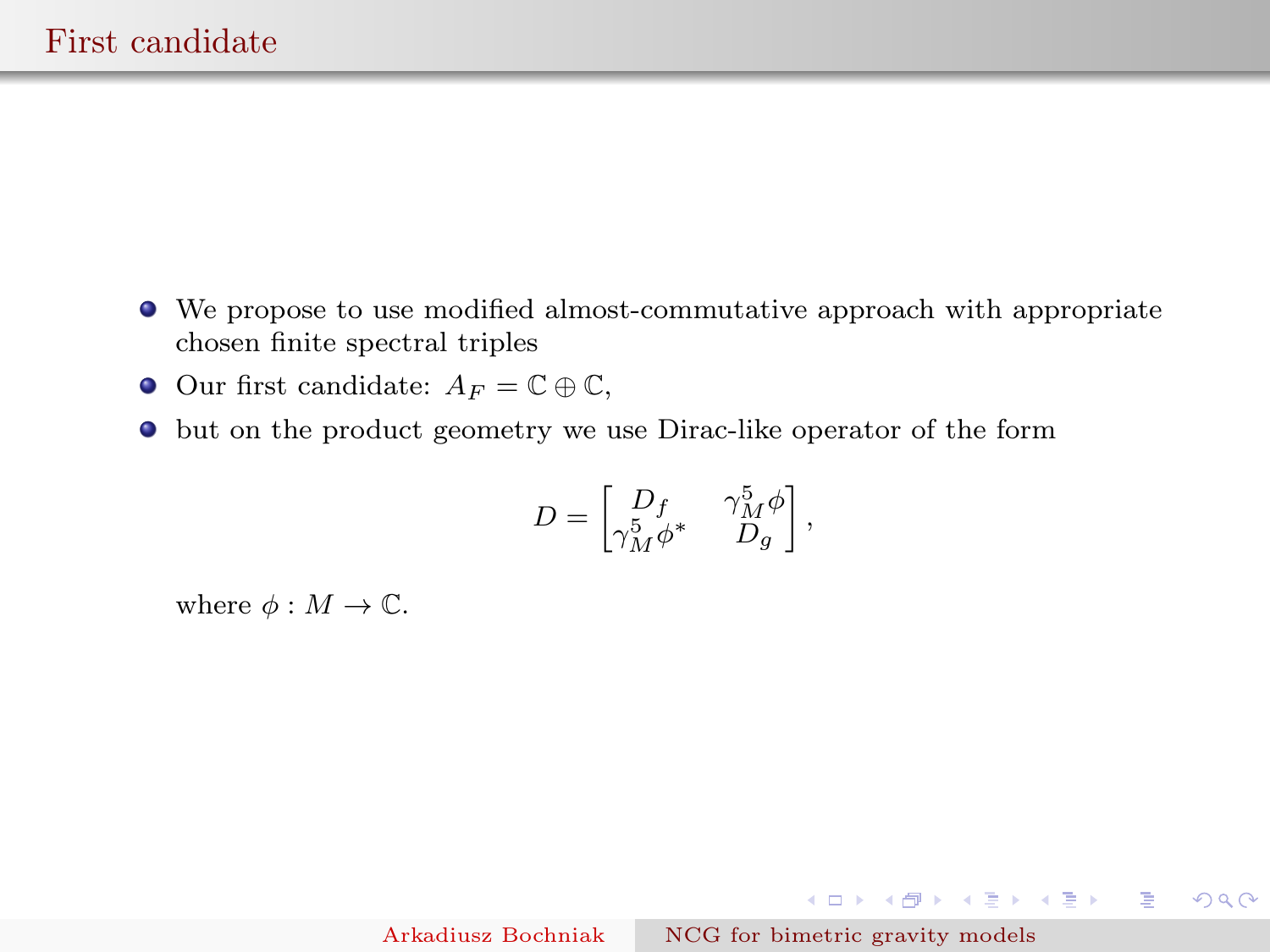Compute the spectral action and compare with bimetric gravity models

Arkadiusz Bochniak [NCG for bimetric gravity models](#page-0-0)

K ロ ▶ K 御 ▶ K 할 ▶ K 할 ▶ ... 할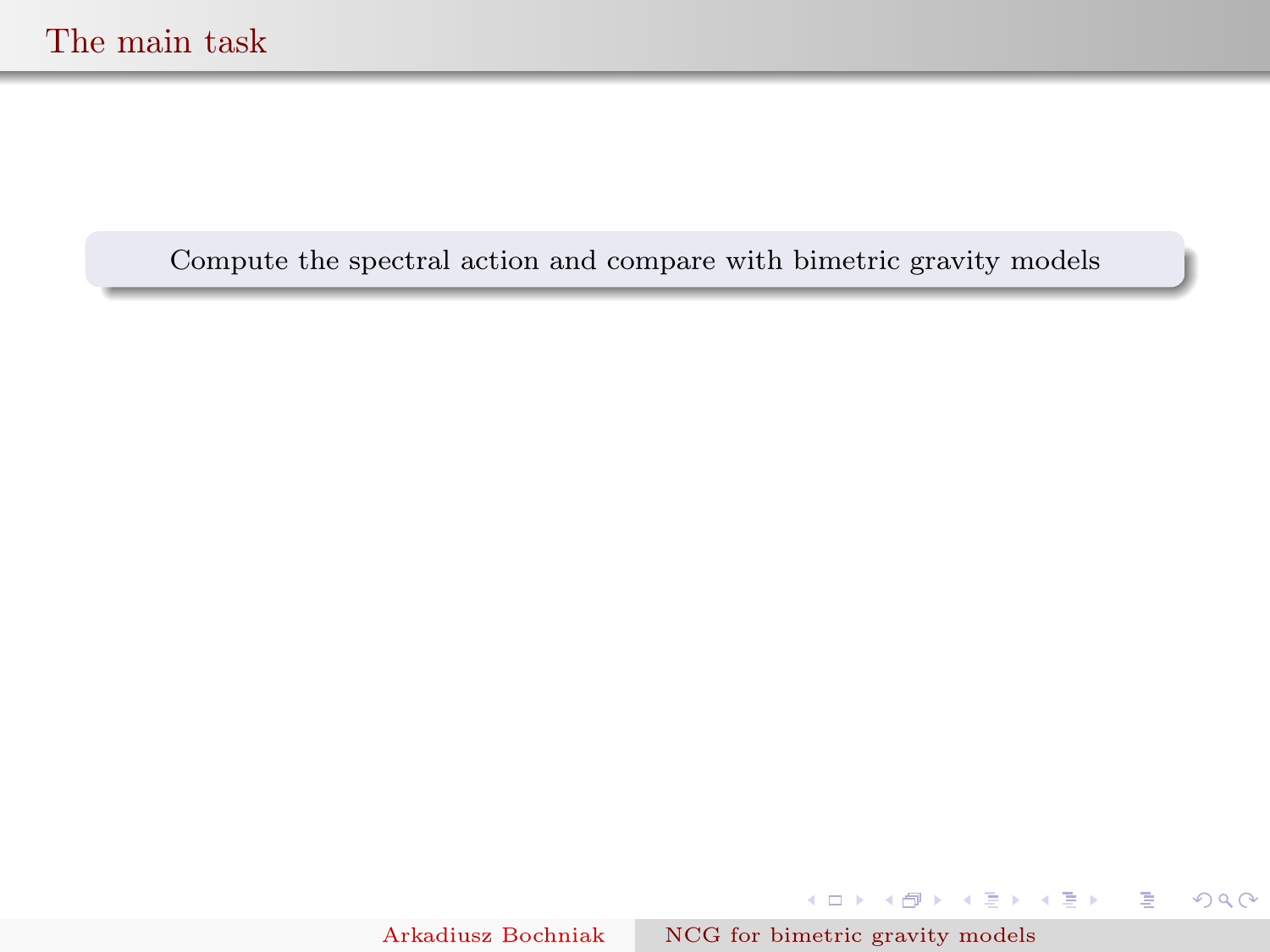Compute the spectral action and compare with bimetric gravity models

- We need to know how to compute appropriate integrals.
- Required integrals are not known in the literature (rational functions over higher spheres).
- We have to develop tools for computing them analytically and to express the solution in an invariant way - express in terms of traces/determinants of metrics  $f$  and  $g$ , or/and their contractions etc..
- Alternative approach: find relations between them, use symmetries and avoid calculations?
- Develop numerical methods?
- Determine only leading terms?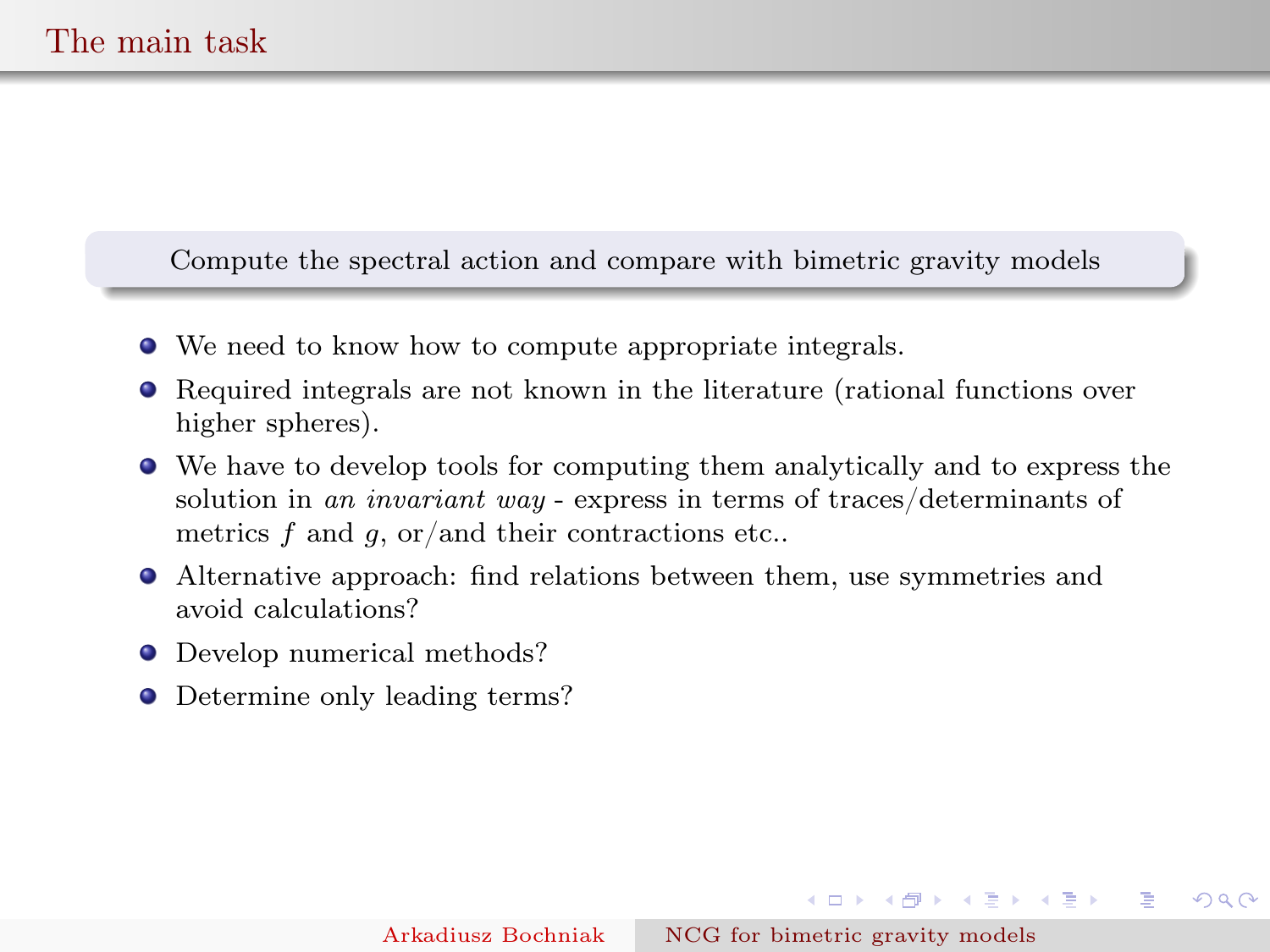- Simplified models toroidal FLRW metrics [Sitarz, 2019] qualitative discussion of action and EOMs. Expected (and confirmed in some cases) fading oscillation terms between metrics  $f$  and  $g$ .
- Symmetries can eliminate tedious calculations at this moment it is more or less clear which terms (and why) have to be zero from symmetry reasons.
- Some class of the rational integrals can be computed analytically (or at least prepared for numerical computations) using generalizations of known results [Othmama, 2011].
- The full result is still not known it is still work in progress.

 $A \cup B \rightarrow A \oplus B \rightarrow A \oplus B \rightarrow A \oplus B \rightarrow B$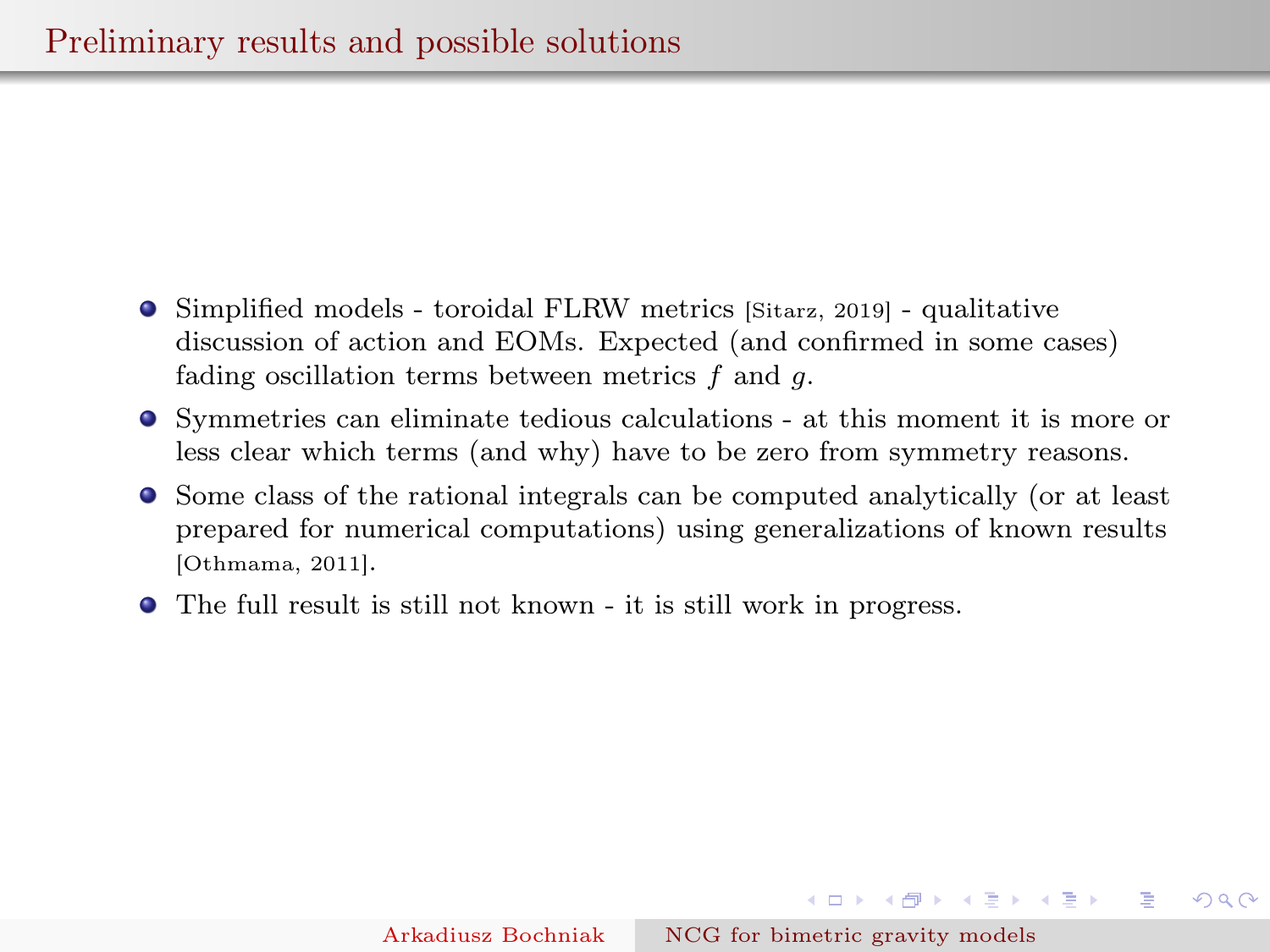- We propose an alternative approach to the bimetric gravity models based on spectral geometry.
- It may provide an explanation of the origin of these models together with their parameters and the values of coefficients can be compared with observational data.
- It is still work in progress.

K ロ ▶ K 御 ▶ K 할 ▶ K 할 ▶ ... 할

 $2Q$